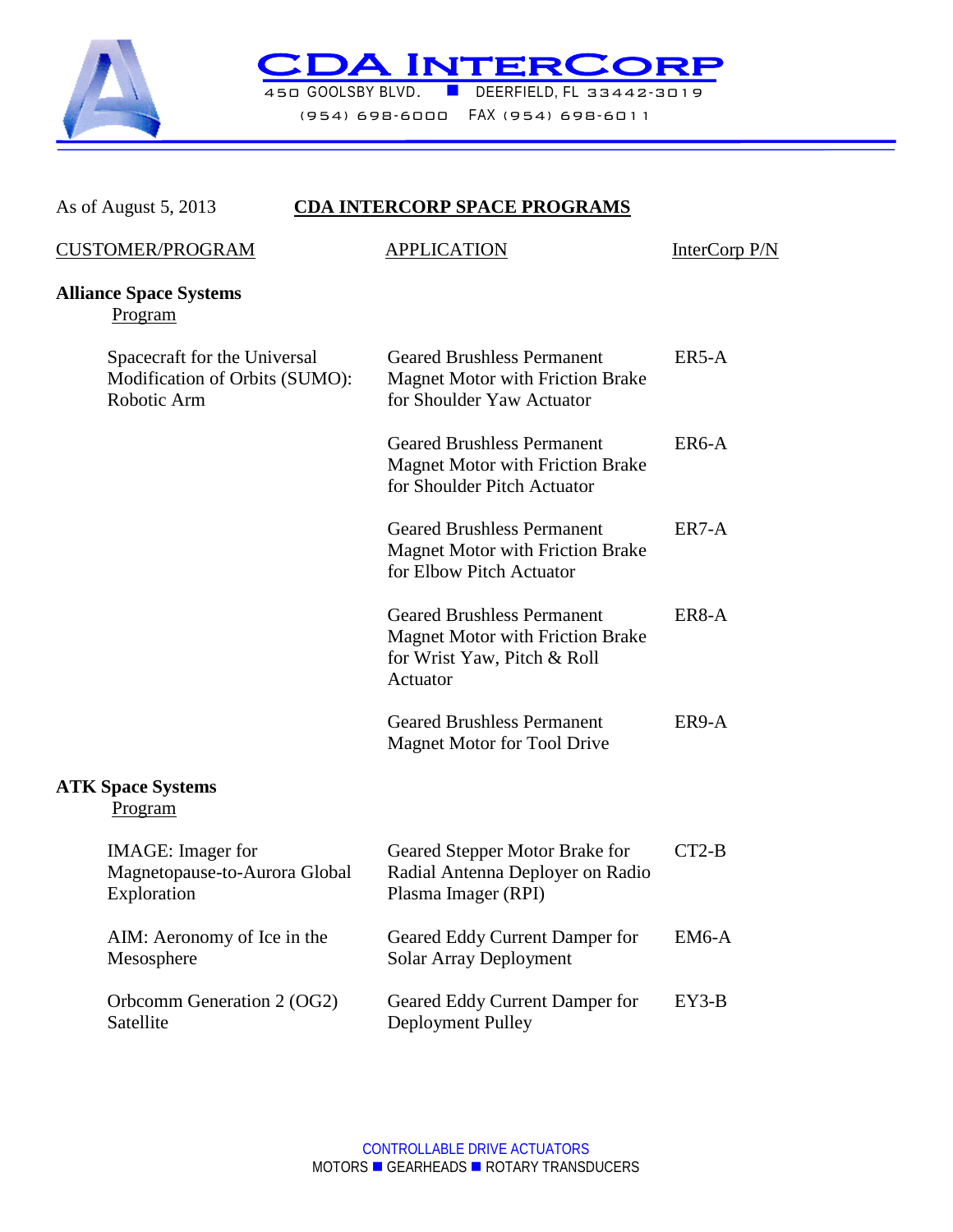| <b>APCO Technologies</b><br>Program                                   |                                                                                          |              |
|-----------------------------------------------------------------------|------------------------------------------------------------------------------------------|--------------|
| Solar Orbiter                                                         | <b>Geared Stepper Motor for SPICE</b><br>Cryogenic Door Drive Actuator                   | $G$ A $8$ -A |
| <b>Applied Physics Laboratory</b><br>Program                          |                                                                                          |              |
| <b>Messenger Spacecraft: Mercury</b><br>Dual Imaging System (MDIS)    | Geared Stepper Motor for Filter<br><b>Wheel Drive</b>                                    | $DS9-A$      |
|                                                                       | <b>Brushless Resolver for Filter</b><br><b>Wheel Position Sensing</b>                    | $DT1-A$      |
| <b>Compact Reconaissance Imaging</b><br>Spectrometer for Mars (CRISM) | Geared Stepper Motor for Mirror<br><b>Fold Drive</b>                                     | DW9-A        |
| Astrium<br><b>Program</b>                                             |                                                                                          |              |
| Various Satellites Including:<br>Orion, Hotbird, and Skynet           | Geared Stepper Motor Brake for<br><b>Antenna Deployment Trimming</b><br>Mechanism (ADTM) | BU7-E        |
| <b>Worldstar Satellite</b>                                            | Geared Stepper Motor Brake for<br><b>Antenna Deployment Trimming</b><br>Mechanism (ADTM) | $CP1-A$      |
| Eurostar 3000                                                         | Geared Stepper Motor Brake for<br><b>Antenna Deployment Trimming</b><br>Mechanism (ADTM) | $DL1-A$      |
| <b>High Resolution Dynamics Limb</b><br>Sounder Instrument (HIRDLS)   | Geared Stepper Motor Brake for<br>Solar Shield Door Hinge Drive                          | $DA6-A$      |
| AMOS $(3)$                                                            | <b>Geared Eddy Current Damper</b><br>For Solar Array Deployment                          | $EQ4-A$      |
| Eurostar 3000                                                         | Geared Stepper Motor for Antenna<br><b>Trimming Mechanism</b>                            | $EW1-A$      |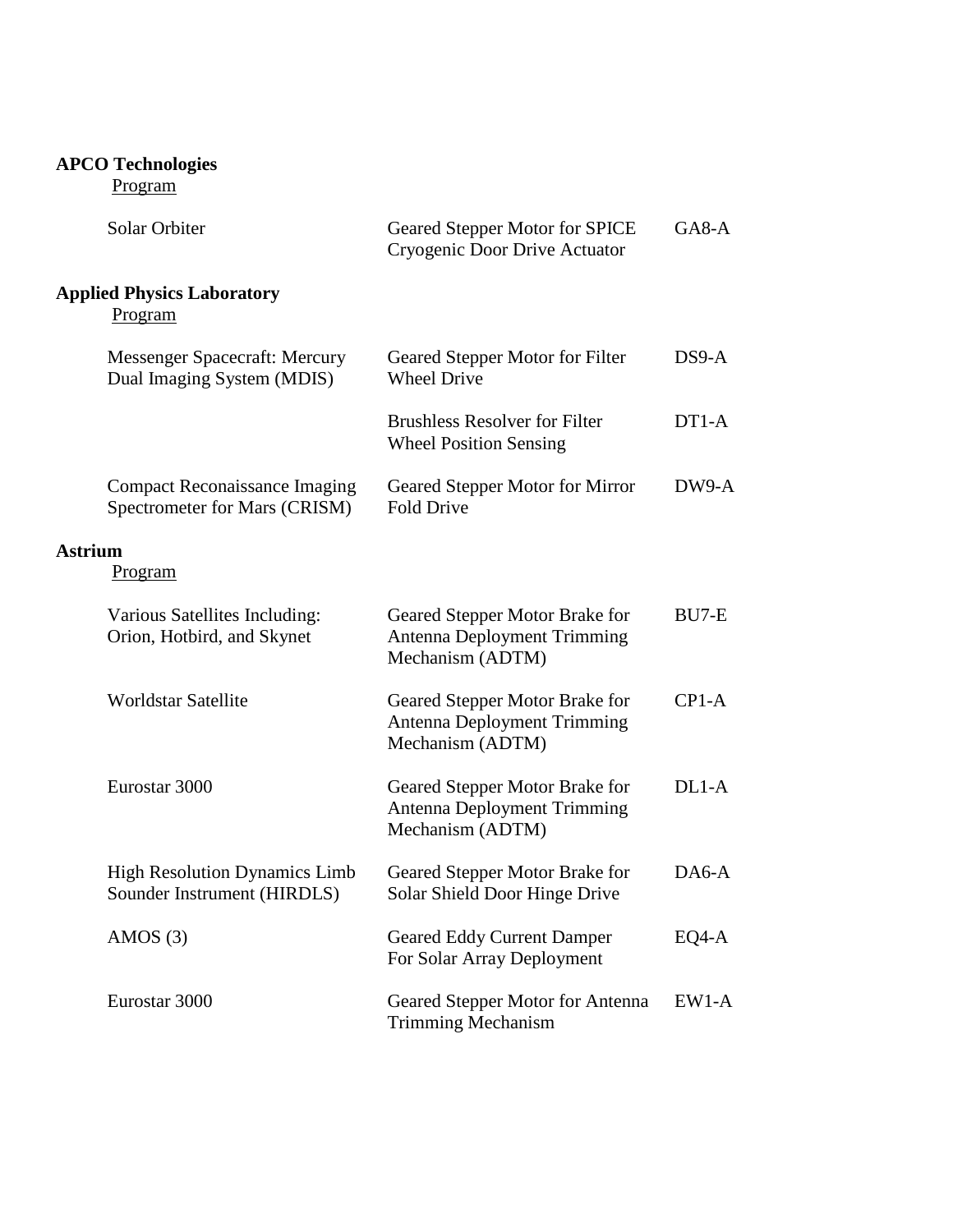#### **Ball Aerospace**

| Hubble Space Telescope:<br><b>Corrective Optics Space</b><br><b>Telescope Axial Replacement</b> | Geared Stepper Motor for Mirror<br>Tip-Tilt Mechanism                                             | BW3-A                         |
|-------------------------------------------------------------------------------------------------|---------------------------------------------------------------------------------------------------|-------------------------------|
| (COSTAR)                                                                                        | Geared Stepper Motors for<br>Forearm Deployment Mechanism                                         | BW5-A<br>BW7-A                |
|                                                                                                 | <b>Stepper Motor Brake for</b><br>Deployment Drive Mechanism                                      | $BX5-A$                       |
| <b>Thermal Imaging Radiometer</b><br>(TIR)                                                      | Geared Stepper Motor for Rotation<br>of Fast Steering Mirror                                      | $CA4-B$                       |
| Cosmic Origins Spectograph<br>(COS)                                                             | Geared Stepper Motor with Integral<br><b>Resolver Feedback for Filter Wheel</b><br>Drive          | DH4-A                         |
|                                                                                                 | Geared Stepper Motor with Detent<br>Brake and Ball Screw for Aperture<br>Positioning              | $DP1-A$                       |
|                                                                                                 | Geared Stepper Motor for OSM1<br>Linear Stage Actuator Drive                                      | DR8-A                         |
| Hubble Space Telescope:<br>Near Infrared Camera and Multi-<br>Object Spectrometer (NICMOS)      | Geared Stepper Motors for Filter<br><b>Wheel Drive</b>                                            | $CD4-A$                       |
|                                                                                                 | Geared Stepper Motor for Field<br><b>Offset Mechanism</b>                                         | CE9-A                         |
|                                                                                                 | Geared Stepper Motor for Pupil<br><b>Adjustment Mechanism</b>                                     | BW3-C *                       |
| Hubble Space Telescope:<br>Space Telescope Imaging<br>Spectrograph (STIS)                       | <b>Brushless Permanent Magnet</b><br>Motor with Resolver Feedback for<br><b>CCD Shutter Drive</b> | $CD1-A$ *                     |
|                                                                                                 | Geared Stepper Motors for Mode<br><b>Select Mechanisms</b>                                        | $CA8-A$<br>$CA9-A$<br>$CC6-A$ |
|                                                                                                 | <b>Geared Tandem Brushless</b>                                                                    | $CF1-A$                       |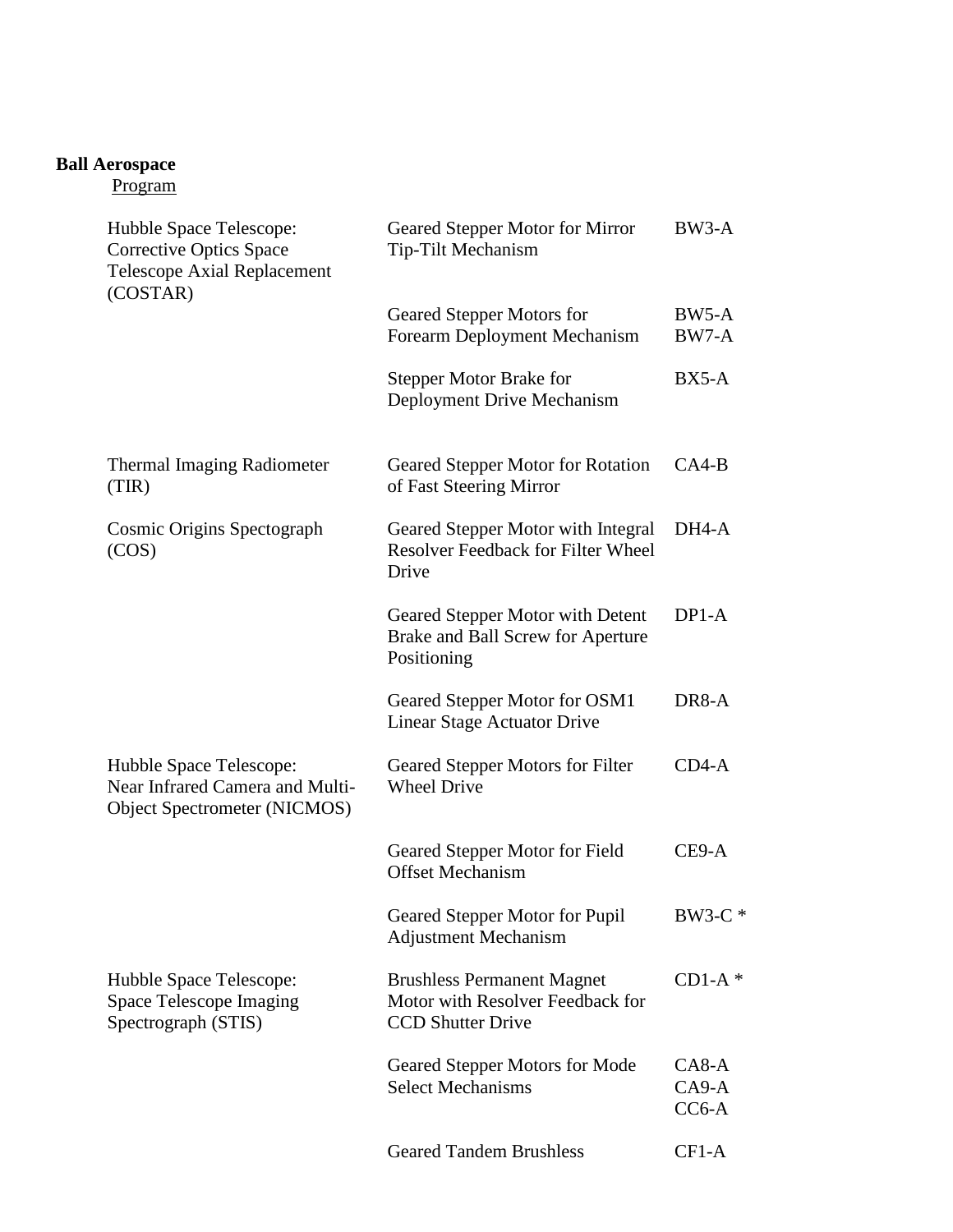|                                                                        | <b>Resolvers for Mode Select</b><br>Mechanism                                             | $CF2-A$<br>$CF3-A$ |
|------------------------------------------------------------------------|-------------------------------------------------------------------------------------------|--------------------|
|                                                                        | Geared Stepper Motor for Pupil<br><b>Adjustment Mechanism</b>                             | BW3-B              |
|                                                                        | Geared Stepper Motor Brakes for<br>Inner and Outer Calibration Input<br>Mechanisms        | $CG6-A$<br>$CG7-A$ |
|                                                                        | Geared Stepper Motors for Echelle<br><b>Blocker and Mode Isolation Shutter</b>            | $CD5-A$ **         |
|                                                                        | Geared Stepper Motor for<br><b>Secondary Shutter Latch</b><br>Mechanism                   | $CN5-B$            |
|                                                                        | <b>Rotary Switch for Primary Shutter</b><br>Latch Mechanism                               | $CN6-A$            |
| * Also used on Wide Field<br>3 (WCF3)<br>Camera                        |                                                                                           |                    |
| <b>** Also used on Advanced</b><br>for Surveys (ACS)<br>Camera         |                                                                                           |                    |
| Hubble Space Telescope:<br><b>Advanced Camera for Surveys</b><br>(ACS) | Geared Stepper Motor with Integral<br>Resolver feedback for Filter Wheel<br>Drive         | $CJ6-B$            |
|                                                                        | Geared Stepper Motor with Integral<br><b>RVDT</b> for Inner Wobbler Drive                 | $CJ7-A$            |
|                                                                        | Geared Stepper Motor with Integral<br>Resolver feedback for Outer<br><b>Wobbler Drive</b> | $CJ8-A$            |
|                                                                        | Geared Stepper Motor Brakes for<br>Inner and Outer Cal-<br>Door/Cronoagraph Mechanism     | $CR5-A$<br>$CR6-A$ |
| Hubble Space Telescope:<br>Wide Field Camera 3 (WCF3)                  | Geared Stepper Motor with Integral<br><b>Resolver Feedback for Filter Wheel</b><br>Drive  | $DM6-A$            |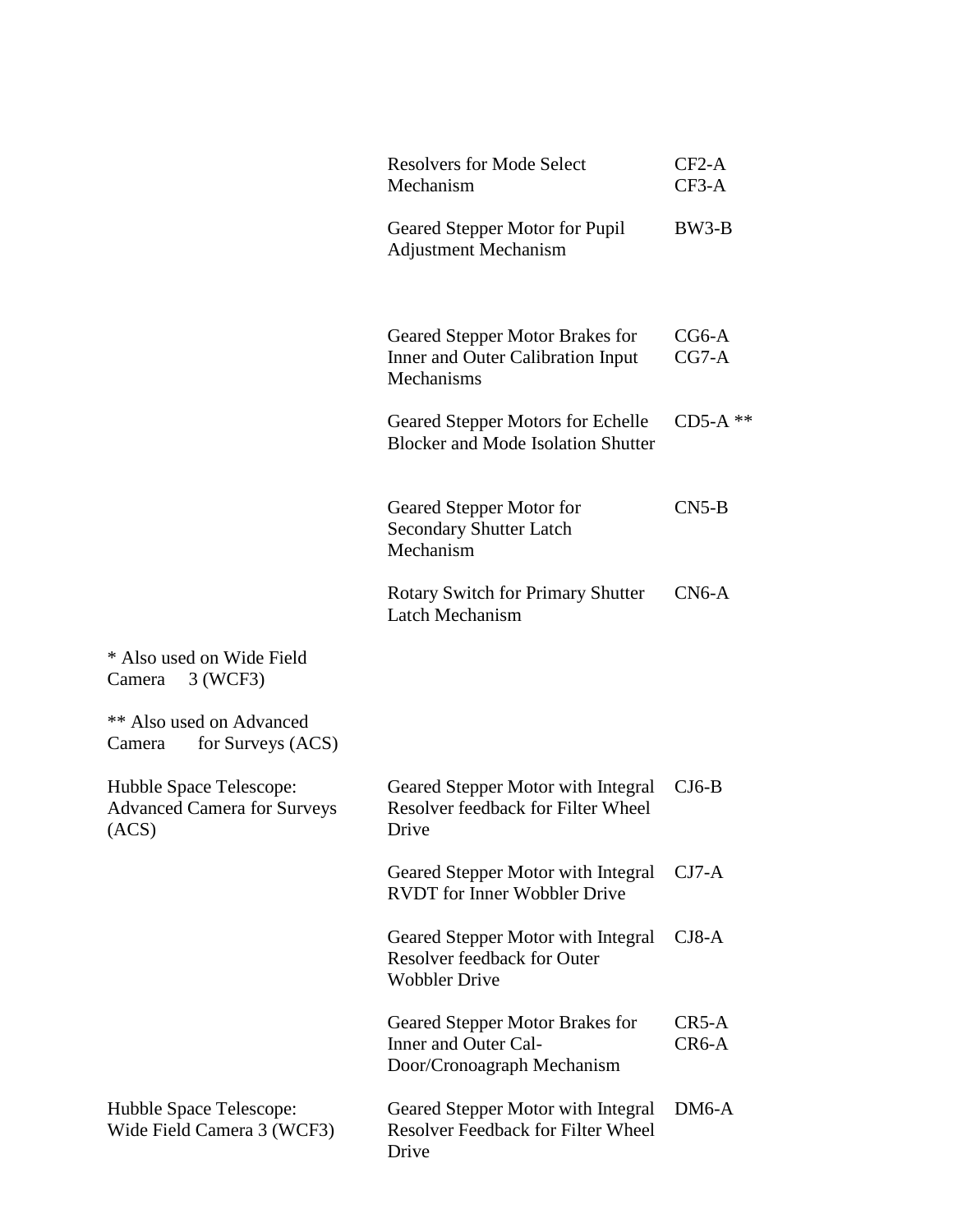|                                                        | Geared Stepper Motor with Integral<br><b>RVDT</b> for Inner Wobbler Drive                        | $DM7-A$ |
|--------------------------------------------------------|--------------------------------------------------------------------------------------------------|---------|
|                                                        | Geared Stepper Motor with Integral<br><b>Resolver Feedback for Outer</b><br><b>Wobbler Drive</b> | DM8-A   |
| Stratospheric Aerosol and Gas<br>Experiment (SAGE III) | Geared Stepper Motor for Solar<br><b>Attenuator Optic Positioner</b>                             | $CL9-A$ |
| <b>Spitzer Space Telescope</b><br>(formerly SIRTF-CTA) | Geared Stepper Motor for Photon<br><b>Shutter Mechanism Drive</b>                                | $DB7-A$ |
|                                                        | Geared Stepper Motor for Focus<br><b>Mechanism Assembly Drive</b>                                | $DD5-A$ |
| Scripps-NISTAR Instrument                              | Geared Stepper Motor for Shutter<br>and Filter Wheel Drive                                       | $DG4-A$ |
| Prospector (Classified)                                | Geared Stepper Motor for Valve 1<br>Drive                                                        | CT4-A   |
|                                                        | Geared Stepper Motor for Y-Axis<br><b>Structure Drive</b>                                        | $CT5-A$ |
|                                                        | Geared Stepper Motor for Lock 1<br>Drive                                                         | CT7-A   |
|                                                        | Geared Stepper Motor for Valve 2<br>Drive                                                        | CT8-A   |
|                                                        | <b>Geared Brushless Permanent</b><br><b>Magnet Motor for IMRT Drive</b>                          | CT9-A   |
|                                                        | Geared Stepper Motor for Structure<br>2 Drive                                                    | $CU1-A$ |
|                                                        | Geared Stepper Motor for Structure<br>Drive                                                      | $CU2-A$ |
|                                                        | Geared Stepper Motor for<br><b>Mechanism Drive</b>                                               | $CU3-A$ |
|                                                        | Geared Stepper Motor Brake for<br><b>Linear Rack Drive</b>                                       | $CU4-A$ |
|                                                        | Geared Stepper Motor for Lock 2<br>Drive                                                         | $CU9-A$ |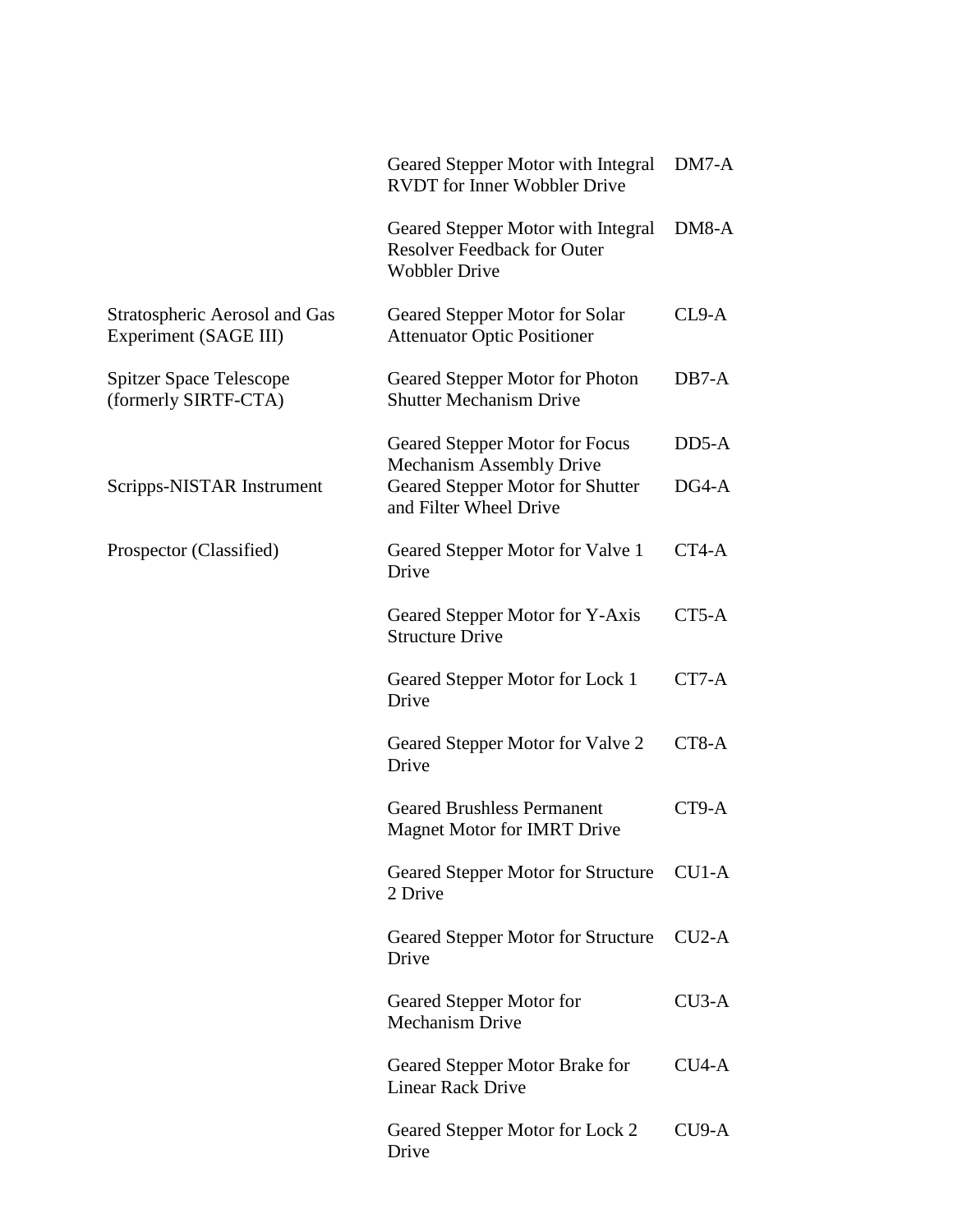| Geared Stepper Motor for VRM<br>Drive                                        | $CV1-A$ |
|------------------------------------------------------------------------------|---------|
| Geared Stepper Motor for PRM<br>Drive                                        | $CV2-A$ |
| <b>Brushless Permanent Magnet</b><br>Motor for IMAT Pump Drive               | $CV6-A$ |
| Geared AC Motor Brake for Clamp<br>Actuator                                  | $CV9-A$ |
| Geared Stepper Motor for Z-MTN                                               | $CW2-A$ |
| <b>Structure Drive</b><br>Geared Stepper Motor for<br><b>Mechanism Drive</b> | $CW4-A$ |
| Geared Stepper Motor for Axis Z<br>Drive                                     | DB9-A   |
| Geared Stepper Motor Brake for<br>Axis 4 Drive                               | $DC4-A$ |
| Geared Stepper Motor with Ball<br>Screw for Axis 3 Drive                     | $DC5-A$ |
| Geared Stepper Motor Brake for<br>Deployment Drive                           | $DC6-A$ |
| Geared Stepper Motor for<br><b>Rotational Drive</b>                          | $DC7-A$ |
| Geared Stepper Motor for Axis 1<br>Drive                                     | $DC8-A$ |
| <b>Geared Stepper Motor for Structure</b><br>Z-MTN Drive                     | $DC9-A$ |
| <b>Stepper Motor for BAT Agitation</b><br>Drive                              | $DD3-A$ |
| Geared Stepper Motor with Ball<br>Screw for BAT Clamp Drive                  | DD4-A   |
| Geared Stepper Motor for PRM<br>Drive                                        | DF9-A   |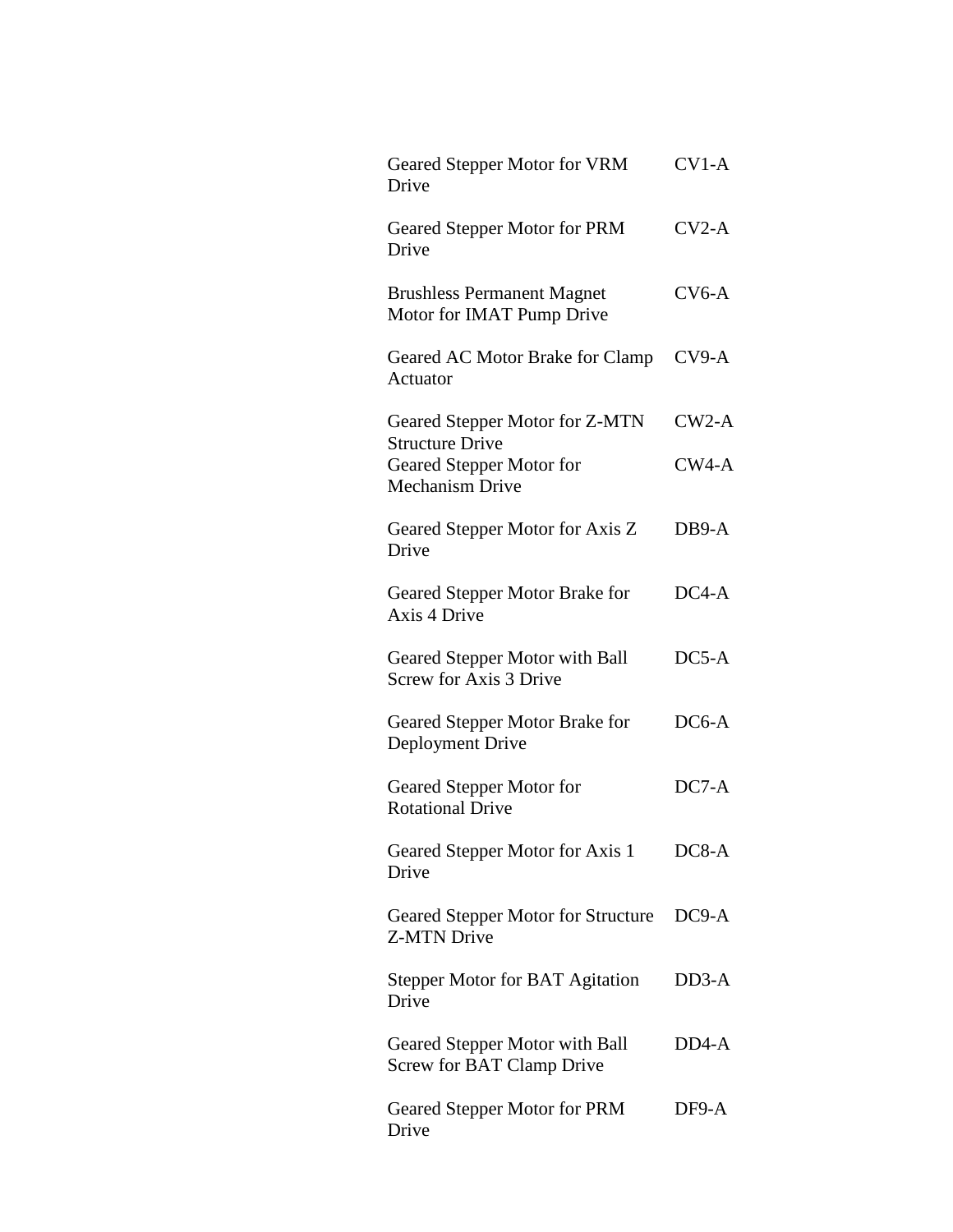|                                                      | Geared Stepper motor w/Friction<br><b>Brake for Z-Rotation Drive</b>                                                | $DP6-A$            |
|------------------------------------------------------|---------------------------------------------------------------------------------------------------------------------|--------------------|
|                                                      | Geared Stepper Motor for RDA<br>Drive                                                                               | $DW2-A$            |
|                                                      | Geared Stepper Motor for<br><b>Universal Drive</b>                                                                  | DW8-A              |
|                                                      | Geared Stepper Motor for RDA<br>Drive                                                                               | $DY1-A$            |
|                                                      | <b>Brushless Permanent Magnet</b>                                                                                   | $DY7-A$            |
|                                                      | Motor for BAT3 Agitation Drive<br>Geared Stepper Motor for<br><b>Classified Usage</b>                               | EA5-A              |
| Quickbird 1                                          | Geared Stepper Motor for Focus<br>Mechanism                                                                         | $DJ8-A$            |
| Ozone Mapping Profiler Suite<br>(OMPS)               | Geared Stepper Motor with Integral<br><b>Resolver Feedback for Nadir</b><br><b>Calibration Door Mechanism Drive</b> | DR <sub>2</sub> -A |
| Deep Impact Spacecraft                               | Geared Stepper Motor for Shutter<br>Mechanism Assembly Drive on<br>HRI, MRI, and ITS Instruments                    | DR3-A              |
|                                                      | Geared Stepper Motor for Nine<br><b>Position Filter Wheel Assembly</b><br>Drive on HRI and MRI Instruments          | DR <sub>4</sub> -A |
| Hi Resolution Imaging Science<br>Instrument (HiRISE) | Geared Stepper Motor with Detent<br>Brake and Ball Screw for Fold<br>Mirror #2 Drive                                | DV8-A              |
| <b>OPAL</b> (Classified)                             | Geared Stepper Motor for FM<br>Drive                                                                                | $DV5-A$            |
|                                                      | Geared Stepper Motor for Cryo-<br>FM Drive                                                                          | $DV6-A$            |
|                                                      | Geared Stepper Motor for Source<br><b>Select Drive</b>                                                              | $DW1-A$            |
|                                                      | <b>Geared Eddy Current Damper</b>                                                                                   | $DX3-A$            |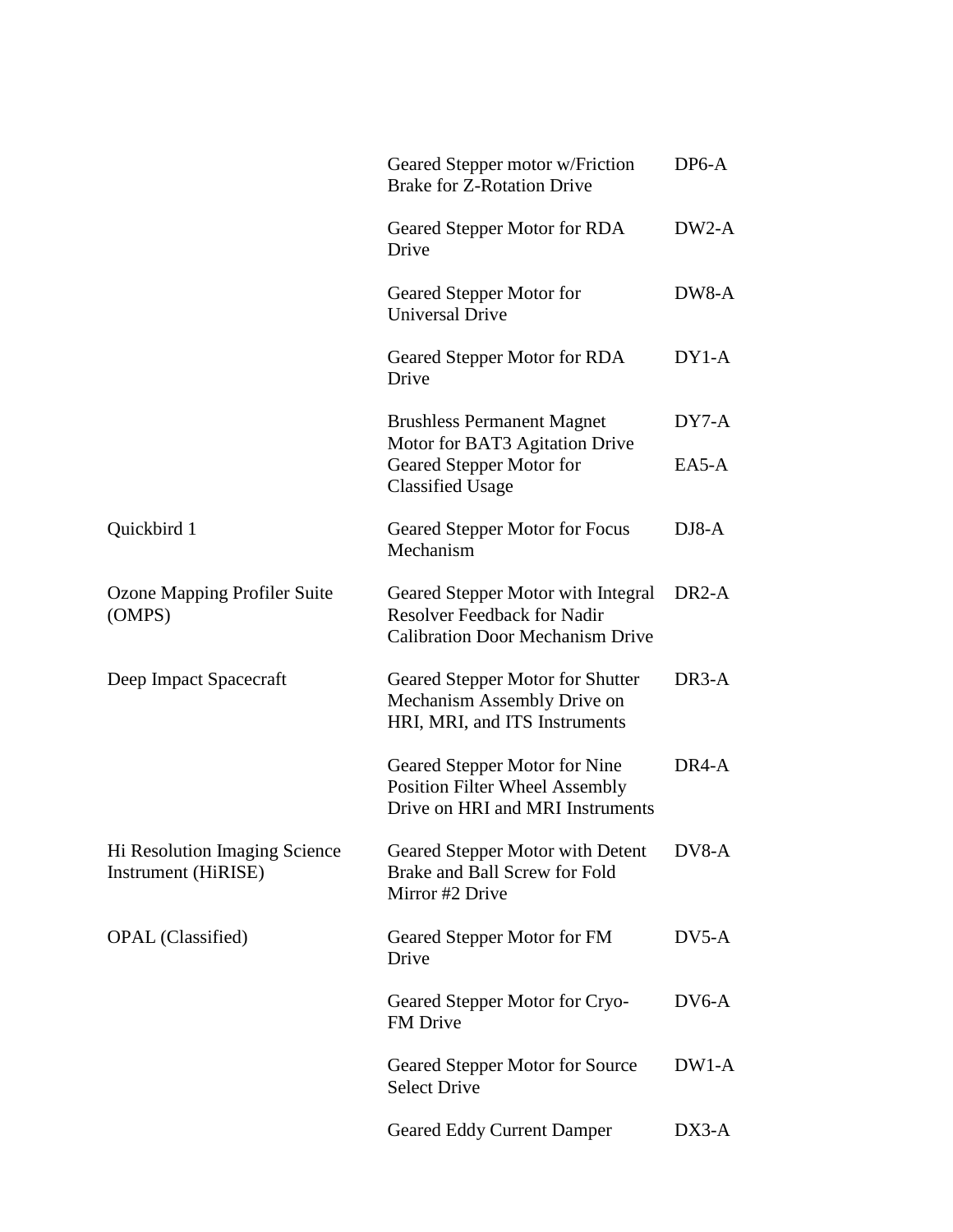|                                                                     | <b>Geared Eddy Current Damper</b>                                                                                          | DX4-A   |
|---------------------------------------------------------------------|----------------------------------------------------------------------------------------------------------------------------|---------|
| <b>NPOESS Preparatory Project</b><br>(NPP)                          | Geared Eddy Current Damper for<br>Main Solar Array Deployment<br>Hinge                                                     | $DZ3-A$ |
|                                                                     | Geared Eddy Current Damper for<br><b>Interpanel Solar Array Deployment</b><br>Hinge                                        | DZ4-A   |
| James Webb Space Telescope<br>(JWST)                                | <b>Geared Brushless Permanent</b><br>Magnet Motor for Control of<br>Primary Mirror Segments and<br><b>Secondary Mirror</b> | $EB2-A$ |
|                                                                     | Geared Stepper Motor w/Ball<br><b>Screw for GSE</b>                                                                        | $EW5-A$ |
|                                                                     | Geared Stepper Motor with Detent<br><b>Brake for Latching Mechanism</b><br>Drive Actuator                                  | $FA4-A$ |
|                                                                     | Geared Stepper Motor with Detent<br><b>Brake for Deployment Tower</b><br><b>Assembly Drive</b>                             | $FA5-A$ |
| <b>Commercial Laser</b><br><b>Communications Terminal</b><br>(CLCT) | Geared Stepper Motor for Flipper<br><b>Assembly Drive</b>                                                                  | EB5-A   |
|                                                                     | Geared Stepper Motor for Switch<br><b>Assembly Drive</b>                                                                   | EB6-A   |
| Kepler                                                              | Geared Eddy Current Damper for<br><b>Phototomer Deployment</b>                                                             | $EC7-A$ |
| Worldview 60                                                        | Geared Eddy Current Damper for<br>Main Deployment Hinge                                                                    | $EC9-A$ |
|                                                                     | Geared Stepper Motor with Ball<br><b>Screw for Focus Actuator</b>                                                          | $ED2-A$ |
| Worldview 110                                                       | Geared Eddy Current Damper for<br>Hi Gain Antenna Deployment<br><b>Boom</b>                                                | $EG1-A$ |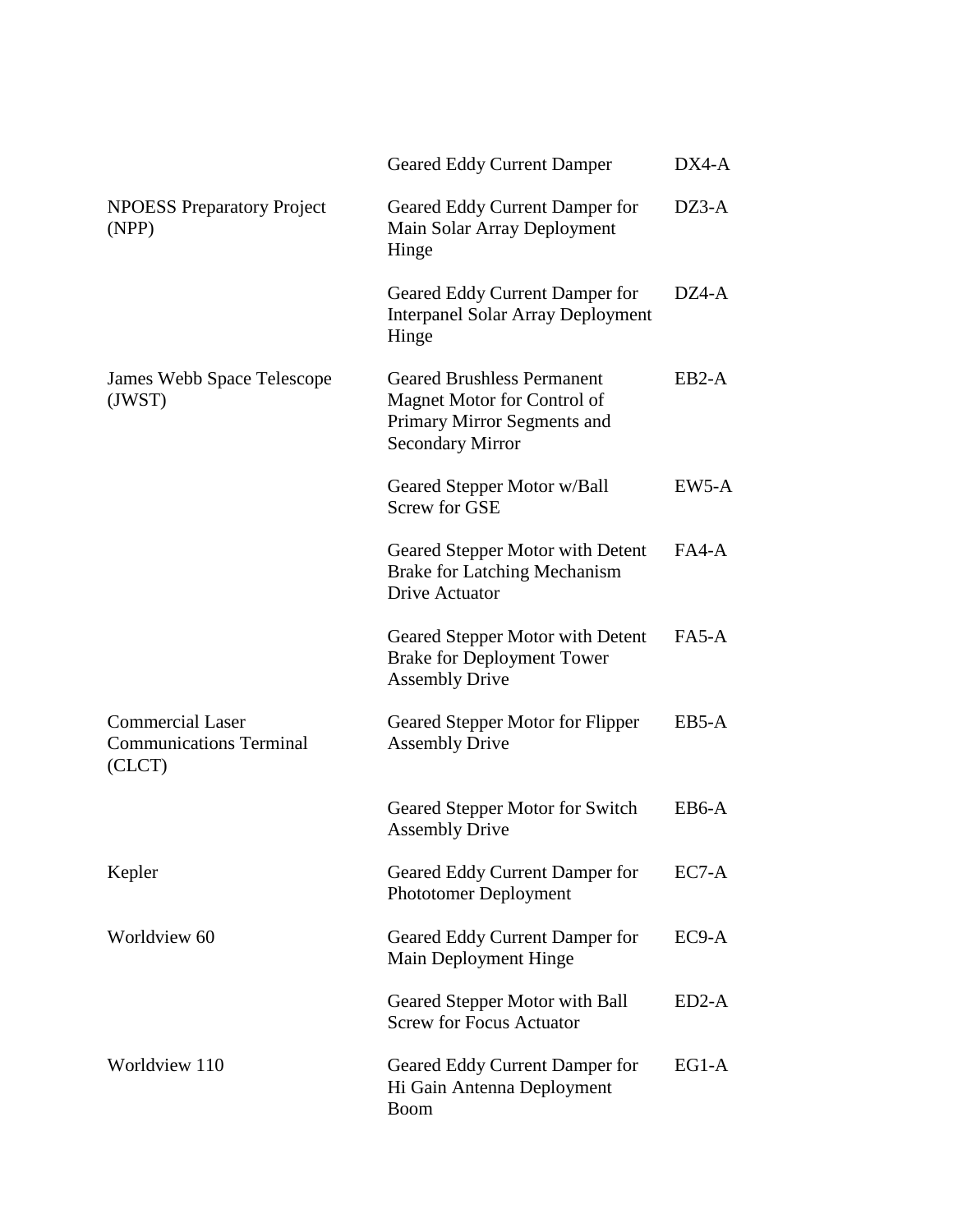| <b>Space Based Space Surveillance</b><br>(SBSS) | Geared Stepper Motor for Focus<br>Actuator                                      | $EL2-A$ |
|-------------------------------------------------|---------------------------------------------------------------------------------|---------|
|                                                 | Geared Stepper Motor with Rotary<br>Accelerometer for Filter Wheel<br>Drive     | EL3-A   |
|                                                 | Geared Eddy Current Damper for<br><b>Aperture Door Mechanism</b>                | EN8-B   |
|                                                 | Geared Stepper Motor with Detent<br><b>Brake for GSE Door Actuator</b>          | EN9-A   |
|                                                 | Geared Eddy Current Damper for<br>Solar Array Main Deployment<br>Hinge          | $EP4-A$ |
| <b>OLI:</b> Operational Land Imager             | Geared Stepper Motor with Detent<br>Brake and Ball Screw for Focus<br>Mechanism | EW7-A   |
|                                                 | Geared Stepper Motor with<br>Feedback Gearbox for Calibration<br>Actuator       | $EZ1-A$ |
|                                                 | Geared Stepper Motor with Detent<br>Brake and Ball Screw for Focus<br>Mechanism | $FD3-A$ |
| Rofi-STA                                        | <b>Frameless RVT for Shutter</b><br><b>Position Sensing</b>                     | FD8-A   |
| <b>JPSS</b>                                     | Geared Eddy Current Damper for<br>Inter Panel Hinge                             | FLC1-A  |
|                                                 | Geared Eddy Current Damper for<br>Main Panel Hinge                              | FLC2-A  |
| Lincoln Lab Payload                             | Geared Stepper for Cover Drive<br>Actuator                                      | FN9-A   |
|                                                 | Geared Stepper Motor with Detent<br><b>Brake for Focus Drive Actuator</b>       | FP1-A   |
| Aquila                                          | <b>Frameless RVT for Shutter</b><br><b>Position Sensing</b>                     | FX4-A   |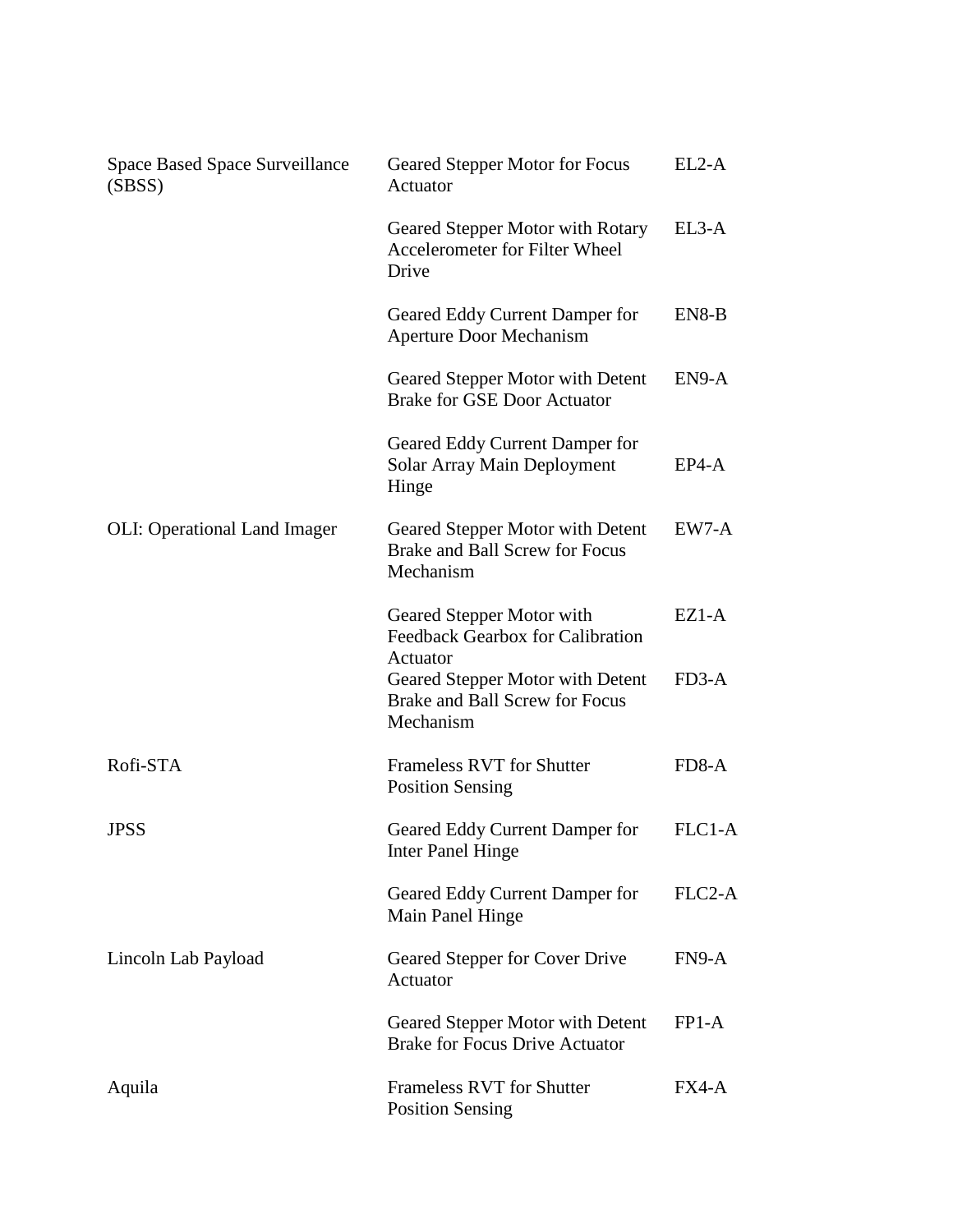#### **Com Dev**

| <b>NGST Demonstrator</b>          |                                                                    | <b>Brushless Resolver for Cryogenic</b><br><b>System Position Feedback</b>                                                              | $CA6-B$ |
|-----------------------------------|--------------------------------------------------------------------|-----------------------------------------------------------------------------------------------------------------------------------------|---------|
|                                   | Stratospheric Wind Interferometer<br>for Transport Studies (SWIFT) | <b>RVDT</b> for PMA Focus Mirror<br>Sensor                                                                                              | $ED8-A$ |
|                                   |                                                                    | <b>RVDT</b> for Cryogenic PMA Focus<br><b>Mirror Sensor</b>                                                                             | $ED9-A$ |
|                                   | James Web Space Telescope<br>(JWST): Find Guidance Sensor          | Geared Stepper Motor with the<br><b>Detent Brake Integral Position</b><br>Feedback and Ball Screw for<br>Cryogenic Fine Focus Mechanism | $ES4-A$ |
|                                   |                                                                    | Geared Stepper Motor with Detent<br>Brake, Integral Position Feedback<br>and Ball Screw for Cryogenic<br><b>Course Focus Mechanism</b>  | $ES5-A$ |
|                                   |                                                                    | <b>Brushless Resolver for Cryogenic</b><br><b>Pupil Wheel Sensor</b>                                                                    | ES6-A   |
|                                   |                                                                    | <b>Brushless Resolver for Cryogenic</b><br><b>Filter Wheel Sensor</b>                                                                   | $ES7-A$ |
|                                   |                                                                    | Geared Stepper Motor for<br>Cryogenic Dual Filter Wheel<br>Actuator                                                                     | FW9-A   |
|                                   |                                                                    | Geared Stepper Motor for<br>Cryogenic Pupil Wheel Actuator                                                                              | $FX1-A$ |
| <b>CSA Engineering</b><br>Program |                                                                    |                                                                                                                                         |         |
| <b>Classified Program</b>         | Boom Isolation System on                                           | Geared Stepper Motor with Acme<br><b>Screw for Tuned Mass Damper</b>                                                                    | $CM1-A$ |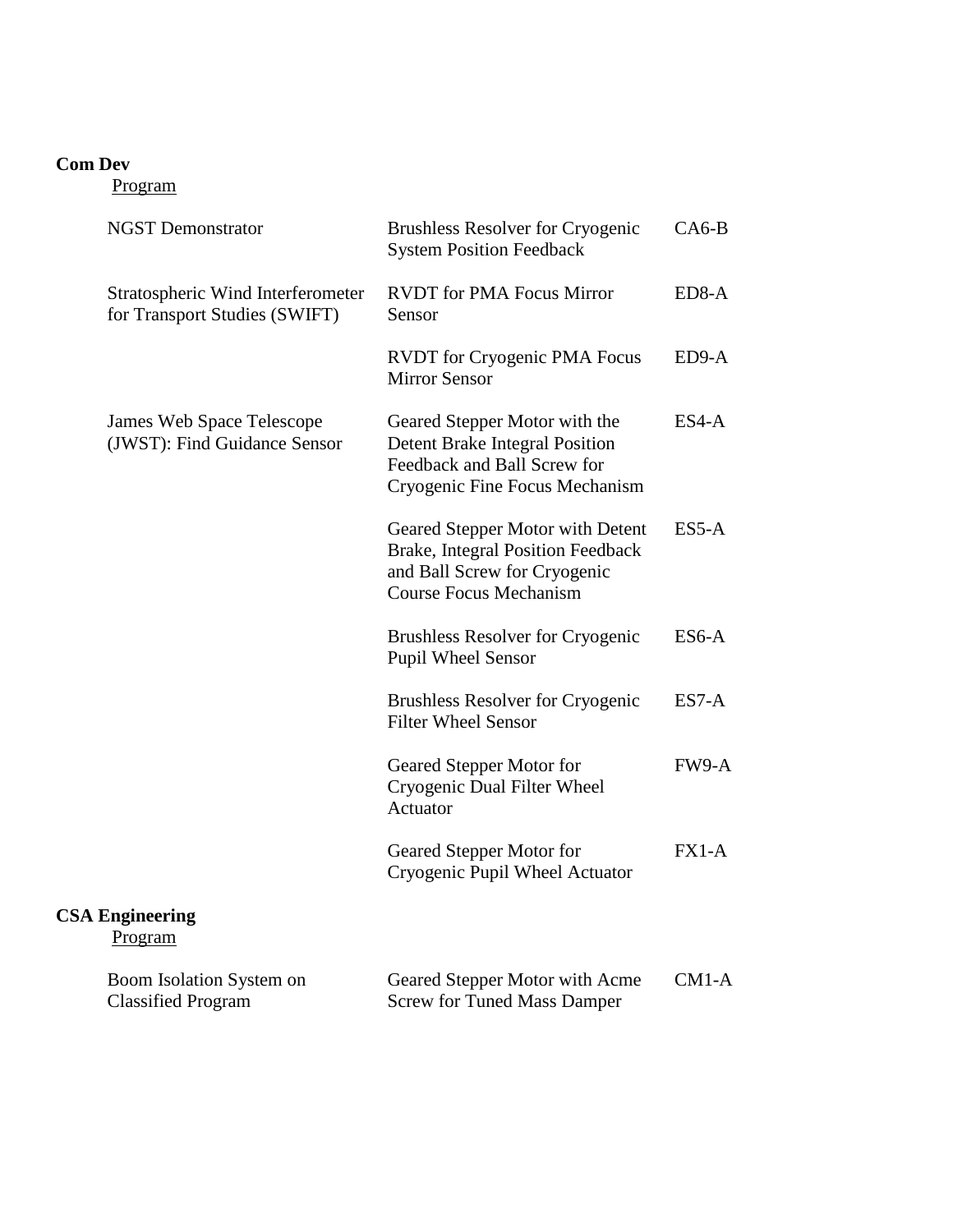# **Comision de Nacionales de Actividades Espaciales (CONAE)**

Program

| <b>SAOCOM</b>  | <b>Geared Brushless Permanent</b><br><b>Magnet Motor with Rotary</b><br>Accelerometer for SAR<br>Antenna Panel Deployment | EH <sub>1</sub> -A |
|----------------|---------------------------------------------------------------------------------------------------------------------------|--------------------|
| Aquarius/SAC-D | Geared Eddy Current Damper for<br>Solar Array Deployment                                                                  | EO7-A              |
| SAC-D          | Geared Stepper Motor for Mirror<br>Actuation                                                                              | $EVI-A$            |

# **DLR: Institute of Planetary Exploration**

| Rosetta Lander                                                | Geared Stepper Motor for<br>Descent/Downlooking Camera<br>Drive                                     | $DA1-A$ |
|---------------------------------------------------------------|-----------------------------------------------------------------------------------------------------|---------|
| <b>Goodrich Optical &amp; Space Systems</b><br><b>Program</b> |                                                                                                     |         |
| Hubble Space Telescope: Fine<br>Guidance Sensor (FGS)         | <b>Stepper Motor for Fold Mirror</b><br>Adjustment for S-Curve<br>Restoration                       | $CG5-A$ |
| Multi-Thermal Imager                                          | <b>Stepper Motor Brake for</b><br>Calibration Wheel and Door<br>Mechanisms                          | $CI6-A$ |
| <b>Honeybee Robotics</b><br><u>Program</u>                    |                                                                                                     |         |
| Mars Science Lander (MSL)                                     | <b>Geared Brushless Permanent</b><br><b>Magnet Motor with Detent Brake</b><br>for Elevator Actuator | $EM2-A$ |
|                                                               | <b>Geared Brushless Permanent</b><br><b>Magnet Motor for Carousel</b><br>Actuator                   | $EM4-A$ |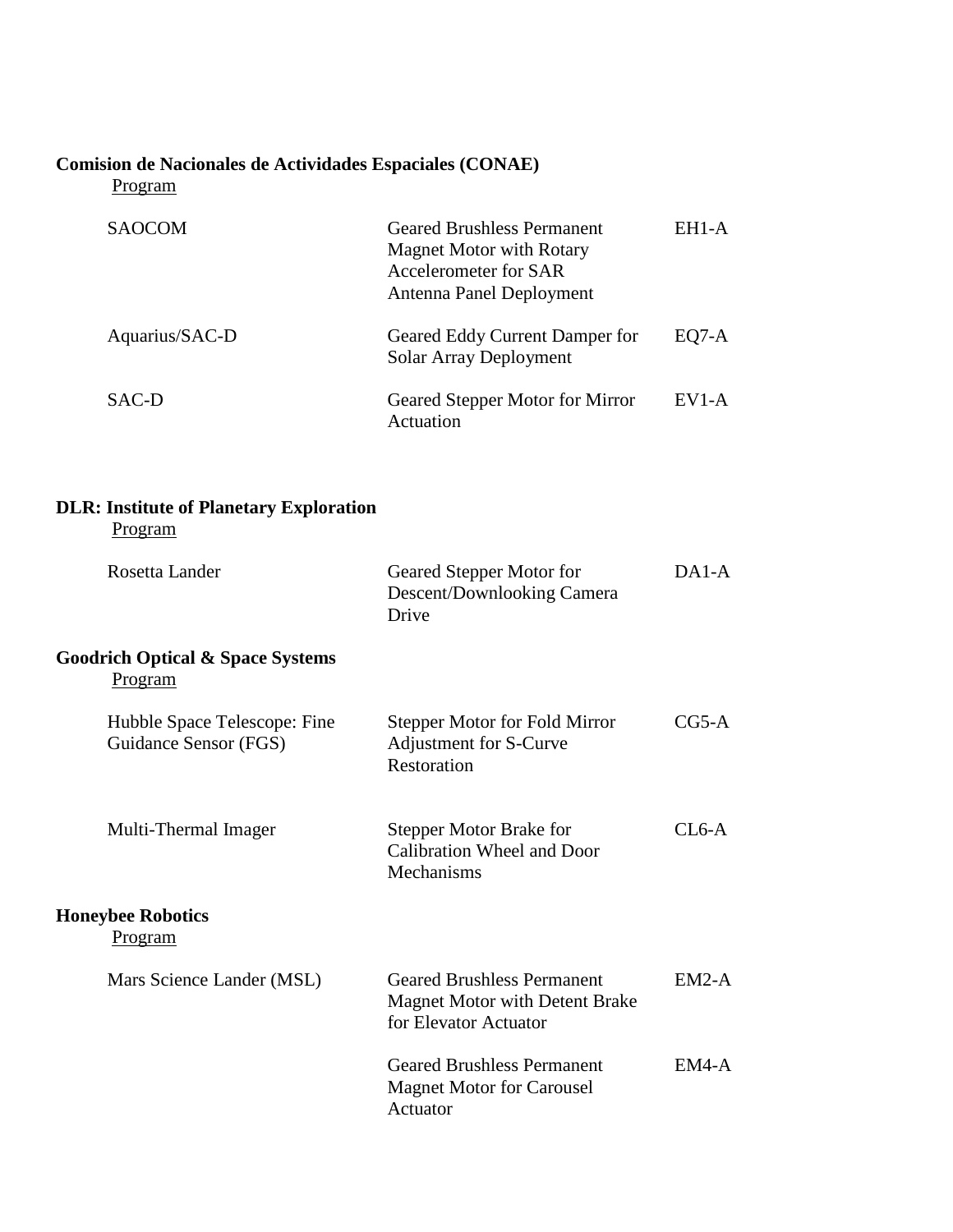# **Honeywell**

|                   | <b>International Space Station</b>                                   | Geared Stepper Motor with Lead                                              | $CC2-A$            |
|-------------------|----------------------------------------------------------------------|-----------------------------------------------------------------------------|--------------------|
|                   |                                                                      | Screw for Cryocooler Flow Control<br><b>Valve Actuation</b>                 | $CC5-A$            |
|                   | <b>Howden Fluid Systems</b><br>Program                               |                                                                             |                    |
|                   | <b>Relatively Mission Space Vehicle</b><br>and Gravity Probe B       | Geared Stepper Motor with Acme<br><b>Screw for Thruster Isolation Valve</b> | $CJ5-A$            |
| <b>ITT-Exelis</b> | <b>Program</b>                                                       |                                                                             |                    |
|                   | <b>Next View Space Telescope</b><br>(NVST)                           | <b>Stepper Motor for Focus Actuator</b>                                     | ED6-A              |
|                   | <b>Next View Orbimage</b>                                            | <b>Stepper Motor for Focus Actuator</b>                                     | EF4-A              |
|                   | Orbview 5                                                            | Geared Stepper Motor for Outer<br><b>Barrel Assembly Door Actuator</b>      | $EG3-A$            |
|                   | Classified                                                           | <b>Stepper Motor</b>                                                        | EU3-A              |
|                   | <b>GOES-R: Advanced Baseline</b><br>Imager                           | Geared Stepper Motor for Solar<br><b>Calibration Door Actuator</b>          | EU7-A              |
|                   | Classified                                                           | Geared Stepper Motor for FLIPA<br>Actuator                                  | EX7-A              |
|                   | GeoEye 2                                                             | <b>Stepper Motor</b>                                                        | $FC8-A$            |
|                   | <b>GOES: Advanced Baseline</b><br>Imager/Advanced Himawari<br>Imager | Geared Stepper Motor for Solar<br><b>Calibration Door Actuator</b>          | FD7-A              |
|                   | <b>Next View Orbimage</b>                                            | <b>Stepper Motor for Focus Actuator</b>                                     | $FJ9-A$            |
|                   | Worldview 3                                                          | Geared Stepper Motor for Shutter<br>Actuator                                | FL <sub>6</sub> -A |
|                   |                                                                      | Geared Stepper Motor for Launch<br><b>Lock Actuator</b>                     | FL7-A              |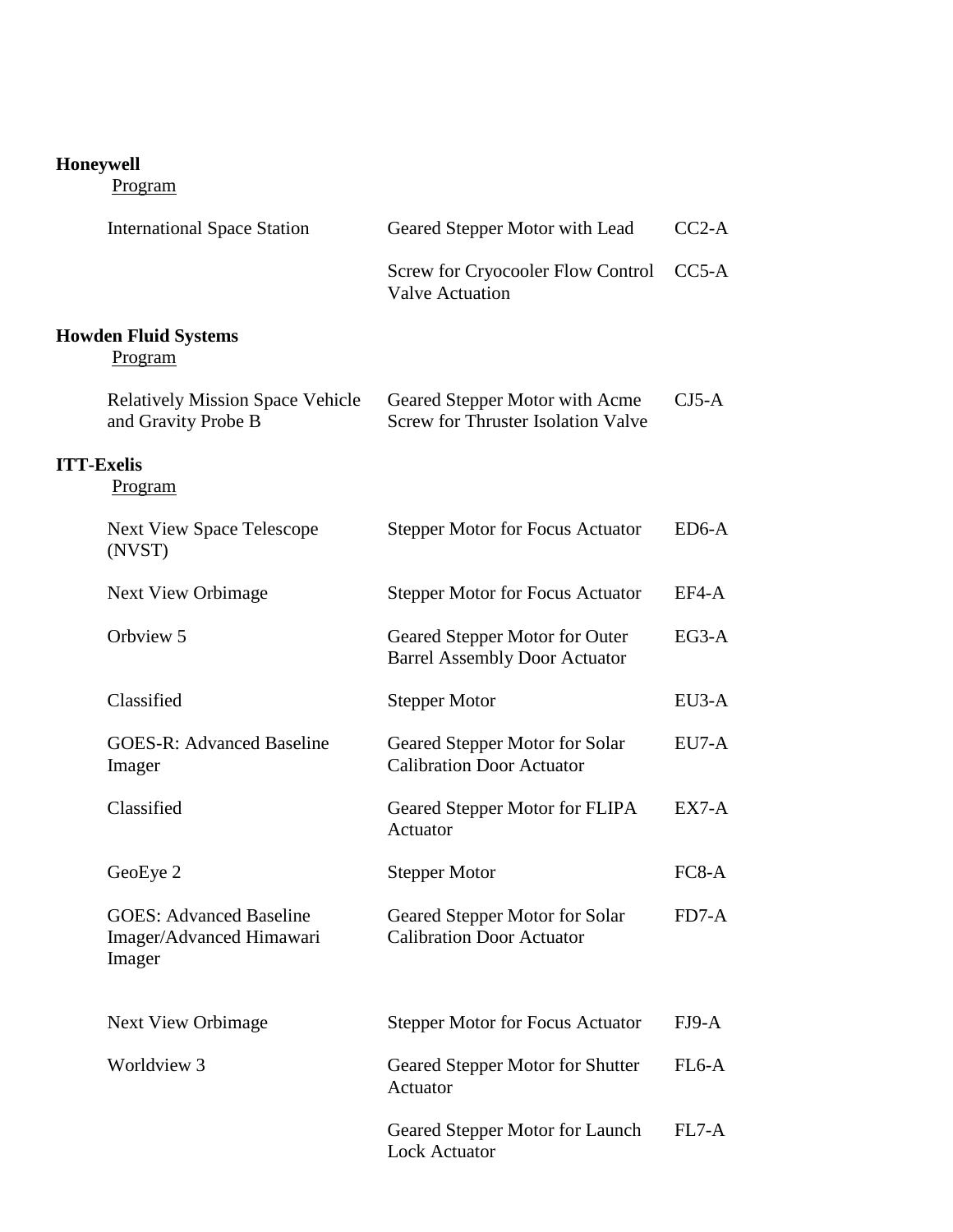| E454                                                                                                         | Geared Stepper Motor for FSM<br><b>Launch Lock Actuator</b>                                           | $FM7-A$     |
|--------------------------------------------------------------------------------------------------------------|-------------------------------------------------------------------------------------------------------|-------------|
| E325                                                                                                         | Geared Stepper Motor for Filter<br><b>Wheel Actuator</b>                                              | $FP2-A$     |
| E415                                                                                                         | Geared Stepper Motor for FLIPA<br>Actuator                                                            | $GA2-A$     |
| <b>Jena Optronik</b><br>Program                                                                              |                                                                                                       |             |
| <b>Mars Netlander</b>                                                                                        | Geared Stepper Motor for PanCam<br><b>Filter Swivel Device Drive</b>                                  | DT9-A       |
|                                                                                                              | Geared Stepper Motor for PanCam<br><b>Camera Rotation Device Drive</b>                                | $DU1-A$     |
| <b>Jet Propulsion Labs</b><br>Program                                                                        |                                                                                                       |             |
| Space Shuttle: Spaceborne<br>Imaging Radar (SIR-C), and<br><b>Shuttle Radar Topography</b><br>Mission (SRTM) | Geared AC Motors for X-Band Tri-<br>Drive Mechanism                                                   | $BT5-A$     |
| Genesis                                                                                                      | <b>Geared Brushless Permanent</b><br><b>Magnet Motor for Canister Cover</b><br>and Lock Ring Actuator | $DD6-A$     |
| Rosetta/MIRO<br>(Microwave Instruments for<br>Rosetta Orbiter)                                               | Geared Stepper Motor for<br><b>Calibration Mirror Switch Drive</b>                                    | $DF3-A$     |
| <b>John Hopkins University</b><br>Program                                                                    |                                                                                                       |             |
| Far Ultra-Violet Spectroscopic<br>Explorer (FUSE)                                                            | Geared Stepper Motor for Fine<br>Mirror Adjustment Mechanism                                          | $CK9-A$     |
| <b>Kongsberg</b><br>Program                                                                                  |                                                                                                       |             |
| Rosetta Spacecraft                                                                                           | Geared Stepper Motor for Solar<br><b>Array Deployment Mechanism</b>                                   | $DH3-A$ *** |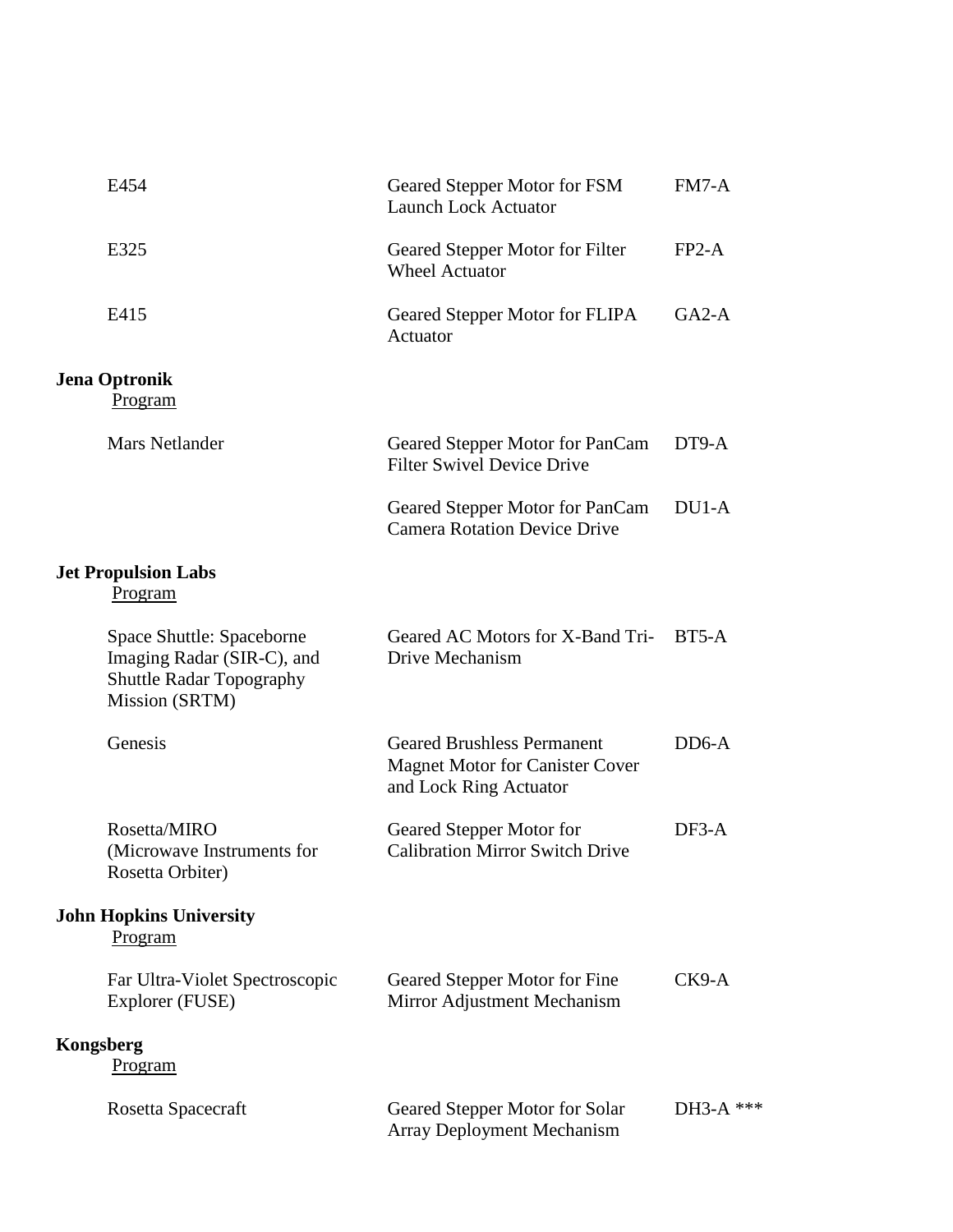| <b>KARMA</b>                                            | Geared Stepper Motor for Solar<br><b>Array Drive Mechanism</b>                                                                      | EX8-A   |
|---------------------------------------------------------|-------------------------------------------------------------------------------------------------------------------------------------|---------|
| Bepi Columbo (Mercury Transfer<br>Module)               | Geared Stepper Motor for Solar<br><b>Array Drive Mechanism</b>                                                                      | $EY9-A$ |
| <b>KARMA</b>                                            | Geared Stepper Motor for SADM<br>Actuator                                                                                           | FB8-A   |
|                                                         | Geared Stepper Motor for SADM<br>Actuator                                                                                           | FE9-A   |
| Bepi Columbo<br>(Mercury Transfer Module)               | Geared Stepper Motor for High<br><b>Temperature SADM Actuator</b>                                                                   | $FG3-A$ |
| Solar Orbiter                                           | Geared Stepper Motor for SADM<br>Actuator                                                                                           | $FV7-A$ |
| *** Also Used on Venus Express<br>and Mars Express      |                                                                                                                                     |         |
| L3 Integrated Optical Systems (SSG)<br>Program          |                                                                                                                                     |         |
| Orb View-3, and Orb View-4, and<br><b>TRIANA/NISTAR</b> | Geared Stepper Motor with Ball<br><b>Screw for Camera Focus Drive</b>                                                               | $CY8-A$ |
| <b>Comet Nucleus Tour</b><br>(CONTOUR)                  | Geared Stepper Motor with Integral<br><b>Position Feedback for Mirror Drive</b>                                                     | $DP2-A$ |
| <b>CONTOUR Remote Imaging</b><br>Spectrograph (CRISP)   | Geared Stepper Motor with Integral DP4-A<br>Position Feedback for Filter Wheel<br>Drive                                             |         |
| <b>GOES</b> Advanced Baseline Imager<br>(ABI)           | Geared Stepper Motor with Ball<br><b>Screw for Focus Actuator</b>                                                                   | $EP2-A$ |
| <b>JMAPS</b>                                            | Geared Stepper Motor with Detent<br>Brake, Resolver and Feedback<br>Gearbox for Optical Telescope<br><b>Assembly Drive Actuator</b> | $FF1-A$ |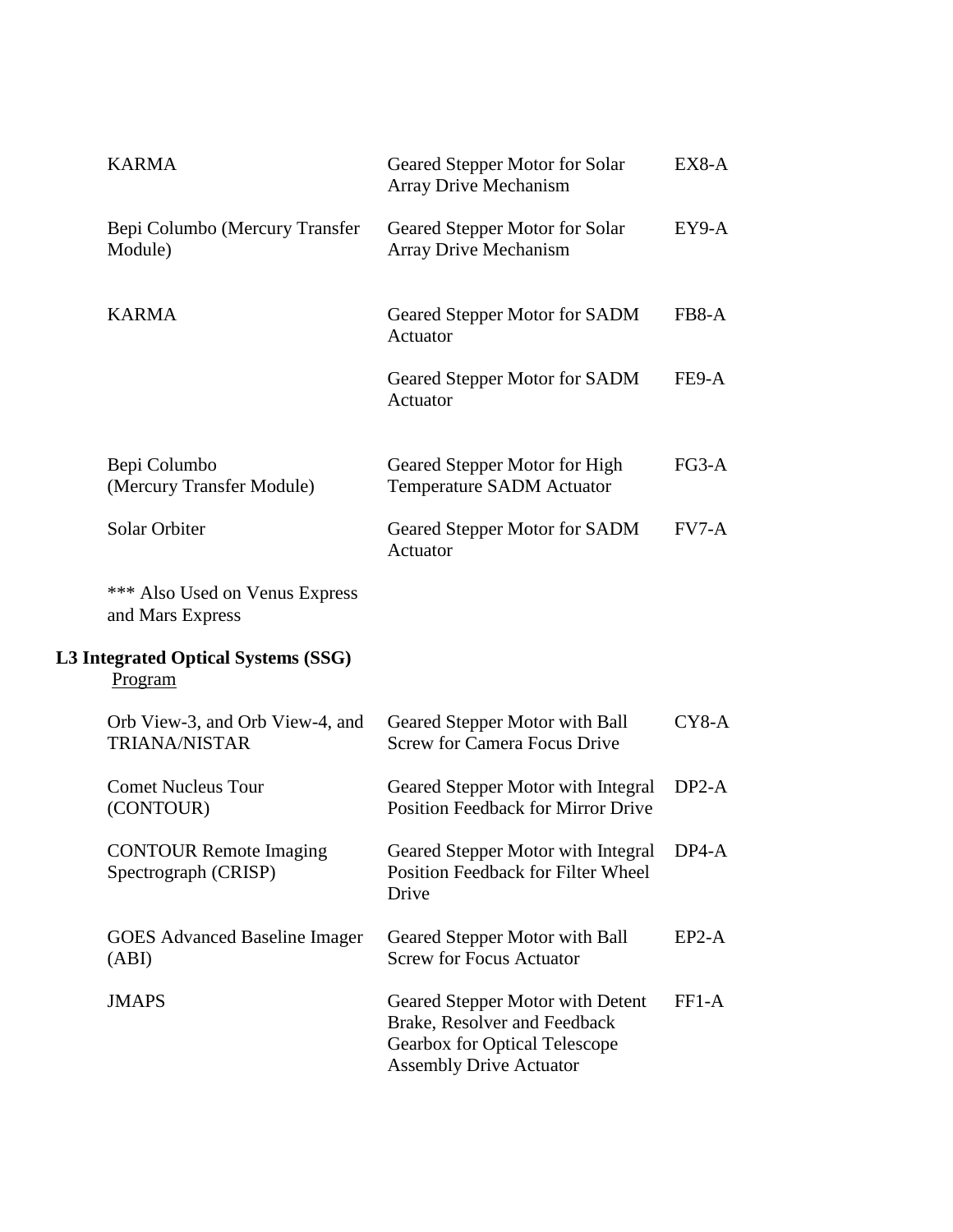Geared Stepper Motor with Detent Brake, Resolver and 2-Pass Feedback Gearbox for Optical Telescope Assembly Focus Actuator FF2-A

#### **Laboratory for Atmospheric & Space Physics (LASP)** Program

| <b>SAVE-EOS</b>                                                                               | Geared Stepper Motor for Filter<br><b>Wheel Drive</b>                                                                           | $DG2-B$            |
|-----------------------------------------------------------------------------------------------|---------------------------------------------------------------------------------------------------------------------------------|--------------------|
| Solar Dynamics Observatory-<br><b>Extreme Ultraviolet Variability</b><br>Experiment (SDO-EVE) | Geared Stepper Motor with Integral<br><b>Resolver Feedback for Filter Wheel</b><br>Drive                                        | $ED3-A$            |
| GOES-R                                                                                        | Geared Stepper Motor with Detent<br><b>Brake for EXIS Door Drive</b>                                                            | $FA3-A$            |
|                                                                                               | Geared Stepper Motor for EXIS<br><b>Filter Wheel Drive</b>                                                                      | $FA7-A$            |
| <b>Total Solar and Spectral Irradiance</b><br>Sensor (TSIS)                                   | Geared Stepper Motor with Detent<br><b>Brake for Optical Bench</b><br>Deployment Actuator                                       | $FD1-A$            |
| <b>Lincoln Laboratory</b><br>Program                                                          |                                                                                                                                 |                    |
| Earth Orbiter-1 Advanced Land<br>Imager                                                       | Geared Stepper Motor for<br><b>Calibration Plate Drive</b>                                                                      | $CV3-A$            |
|                                                                                               | Geared Stepper Motor for Aperture<br><b>Cover Drive</b>                                                                         | $CVA-A$            |
|                                                                                               | Geared Stepper Motor Brake with<br><b>Ball Screw and Integral Resolver</b><br><b>Feedback for Calibration Selector</b><br>Drive | $CV5-A$            |
| <b>GeoLite Lasercomm Terminal</b>                                                             | Geared Stepper Motor for Solar<br><b>Window Cover Drive</b>                                                                     | DD <sub>1</sub> -A |
| Lasercom                                                                                      | Geared Stepper Motor with Detent<br><b>Brake for Flexure Actuator</b>                                                           | EE2-A              |
| Lincoln Lab Payload (2008)                                                                    | Geared Stepper for Cover Drive<br>Actuator                                                                                      | EZ3-B              |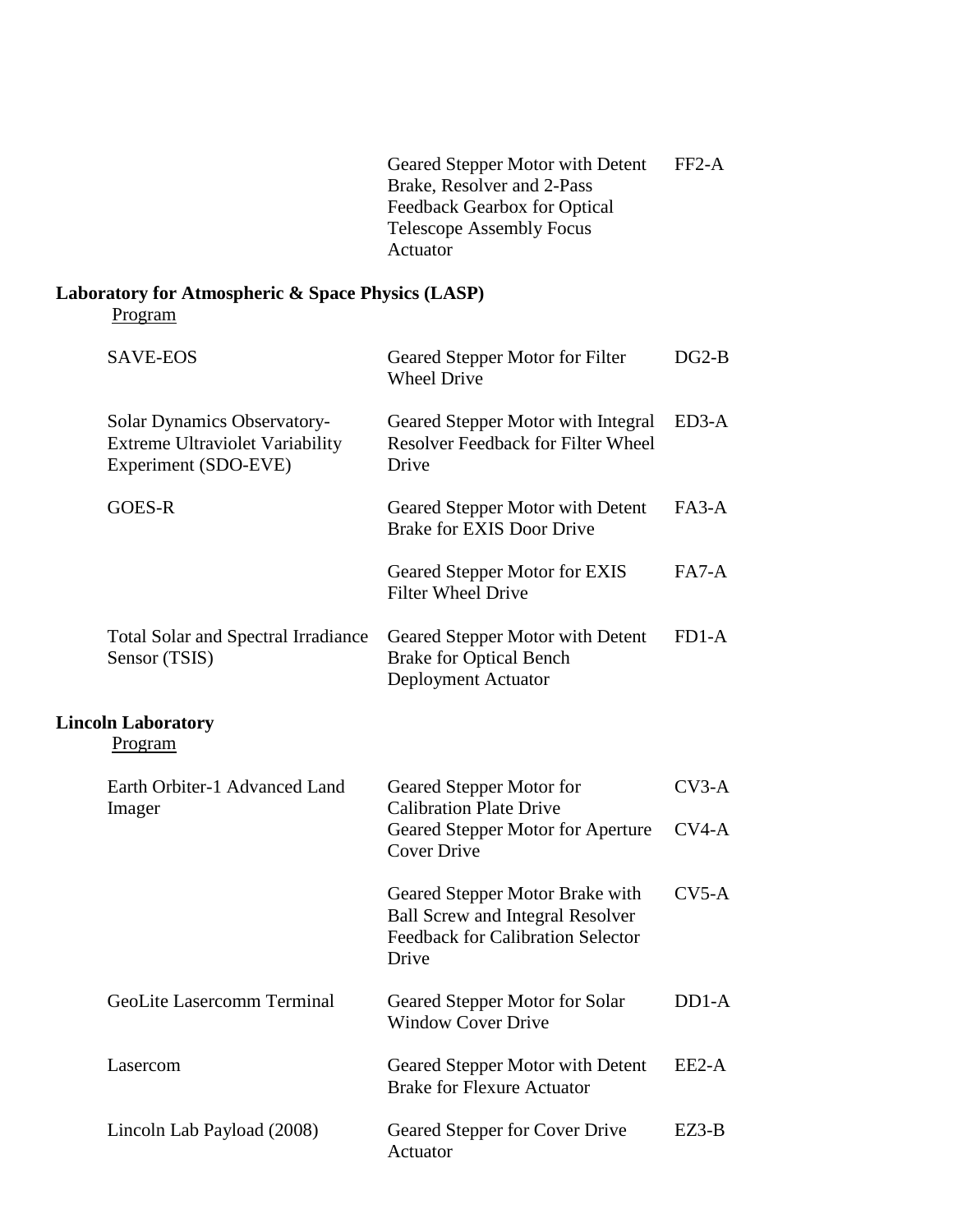Geared Stepper Motor with Detent Brake for Focus Drive Actuator EZ4-B

## **Lockheed Martin**

| Solar-B                                                                                                     | Geared Stepper Motor with Ball<br><b>Screw for Mirror Actuator on Focal</b><br>Plane Package (FPP) | $DK8-A$ |
|-------------------------------------------------------------------------------------------------------------|----------------------------------------------------------------------------------------------------|---------|
| Space Based Infra Red System<br>(SBIRS)                                                                     | Geared Stepper Motor for<br>Deployable Light Shade Drive                                           | $DP8-B$ |
| P909 (Classified) and Advanced<br><b>Extremely High Frequency</b><br><b>Communications Satellite (AEHF)</b> | Geared Eddy Current Damper for<br>Deployment Mechanism                                             | $DX2-C$ |
| Helioseismic & Magnetic Imager<br>Investigation (HMI)                                                       | Geared Stepper Motor with Acme<br><b>Screw for Alignment Actuator</b>                              | $EAA-A$ |
|                                                                                                             | Geared Stepper Motor for Door<br>Actuator                                                          | $EAG-A$ |
| <b>Atmospheric Imaging Assembly</b><br>(AIA)                                                                | Geared Stepper Motor with Ball<br><b>Screw for Focus Actuator</b>                                  | $EC3-A$ |
| P321 (Classified)                                                                                           | Geared Eddy Current Damper for<br><b>Array Deployment Mechanism</b>                                | $FM8-B$ |
|                                                                                                             | Geared Eddy Current Damper for<br><b>Array Deployment Mechanism</b>                                | $FM9-B$ |
| <b>OSIRIS-REX</b>                                                                                           | Geared Stepper Motor with Detent<br><b>Brake for Arm/Shoulder Actuator</b>                         | $FR2-A$ |
|                                                                                                             | Geared Stepper Motor for<br><b>TAGSAM Wrist and SRC</b><br>Latch/Hinge Actuator                    | $GA4-A$ |
| <b>Marotta Scientific Controls</b><br>Program                                                               |                                                                                                    |         |
| Vacuum System, International<br><b>Space Station</b>                                                        | <b>Stepper Motor Brake for Vacuum</b><br><b>Valve Actuation</b>                                    | $CL8-C$ |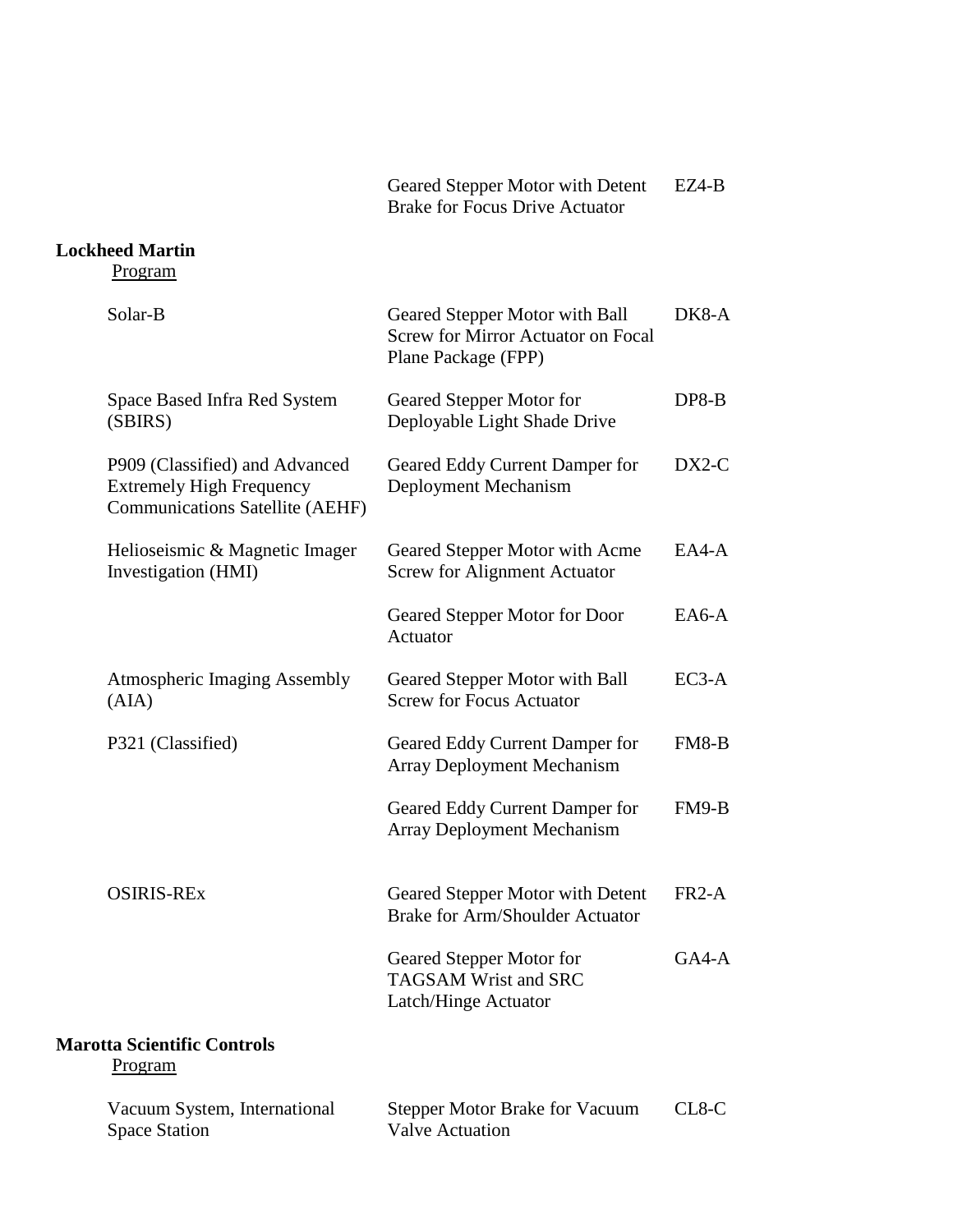### **MD Robotics**

| <b>Special Purpose Dexterous</b><br>Manipulator (SPDM) | Geared Stepper Motor for Orbil<br><b>Tool Changeout Mechanism</b><br>(OTCM) Drive | DK6-A    |
|--------------------------------------------------------|-----------------------------------------------------------------------------------|----------|
| Phoenix                                                | Geared Stepper Motor for Lens<br><b>Cover Actuator</b>                            | $EG4-A$  |
| MDA Corp.<br>Program                                   |                                                                                   |          |
| <b>O3B</b> Gimbaled Antenna                            | Geared Stepper Motor for Antenna<br>Steering                                      | EW8-B    |
| <b>Iridium Next</b>                                    | Geared Stepper Motor for Antenna<br>Actuator                                      | FK6-A    |
| <b>Meisei Electric</b><br><b>Program</b>               |                                                                                   |          |
| Mercury Magnetospheric Orbiter<br>Satellite (MMO)      | Geared Stepper Motor for Drive<br>Actuator                                        | $FA9-A$  |
| <b>Sierra Nevada Corporation</b><br>Program            |                                                                                   |          |
| Demonstration & Science<br>Experiment (DSX)            | Geared Eddy Current Damper for<br>Solar Array Hinge Line<br>Deployment            | $ER2-A*$ |
| Orbcomm Generation 2 (OG2)<br>Satellite                | Geared Stepper Motor for Solar<br><b>Array Deployment</b>                         | $EX4-A$  |
|                                                        | also used on OG2 Satellite                                                        |          |
| <b>Millennium Space Systems</b><br>Program             |                                                                                   |          |
| SmallSat                                               | Geared Stepper Motor for SADA<br><b>APM</b> Actuator                              | $FT4-A$  |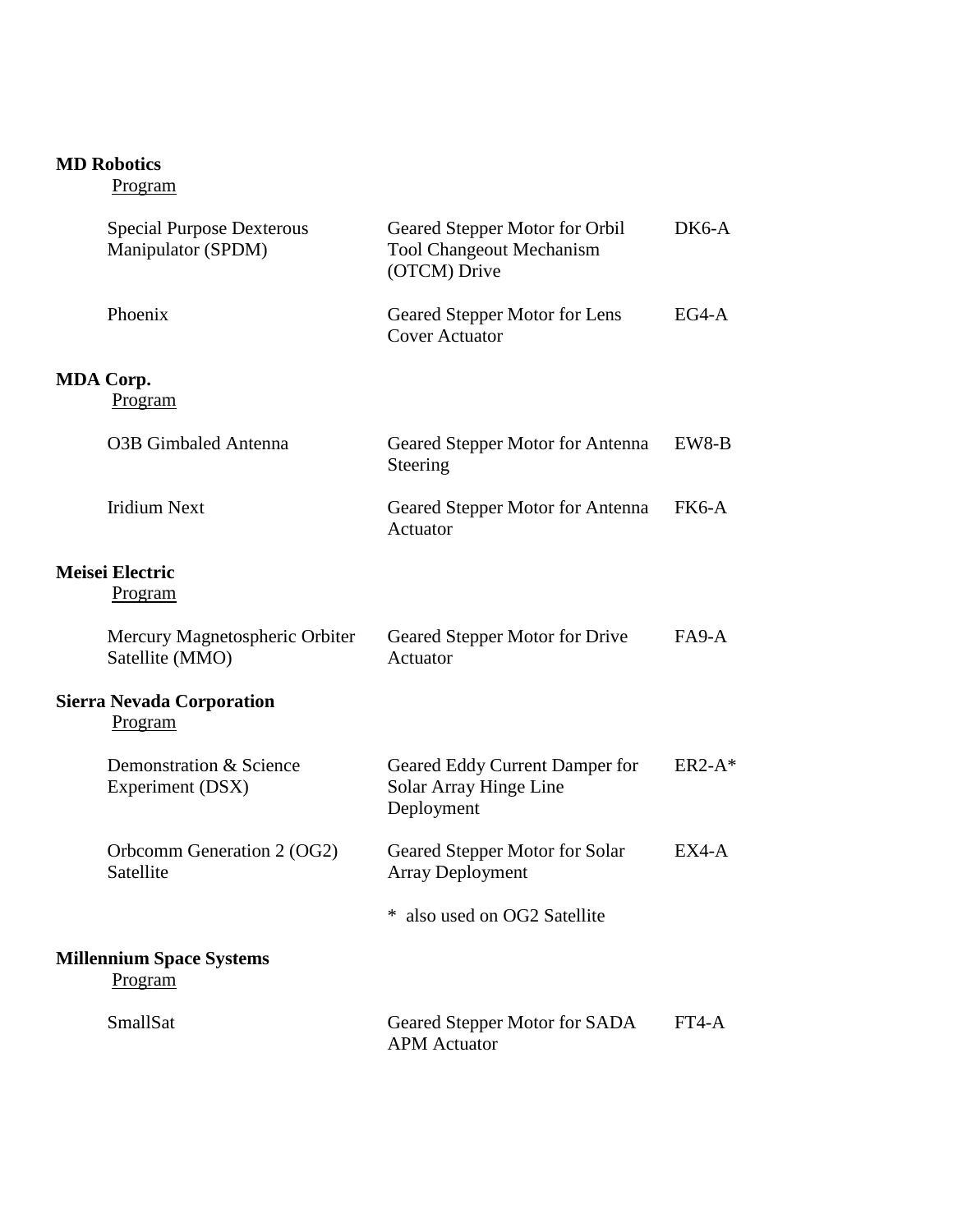# **NASA – Goddard Space Flight Center**

| Mars Science Lander (MSL)                                                    | <b>Geared Brushless Permanent</b><br><b>Magnet Motor for High Conductive</b><br><b>Valve Actuator</b>            | $EP1-A$ |
|------------------------------------------------------------------------------|------------------------------------------------------------------------------------------------------------------|---------|
| James Webb Space Telescope<br>(JWST): Near Infrared<br>Spectometer (NIRSpec) | Geared Stepper Motor for<br>Microshutter Launch Lock<br>Actuator                                                 | $ET3-A$ |
|                                                                              | Geared Stepper Motor with Integral<br><b>Redundant Resolver for</b><br>Microshutter Helium Cryogenic<br>Actuator | EW6-A   |
| Solar Orbiter                                                                | <b>Geared Stepper Motor for SPICE</b><br>Cryogenic Door Drive Actuator                                           | $FZ4-A$ |
| <b>NASA - Johnson Space Center</b><br><b>Program</b>                         |                                                                                                                  |         |
| <b>International Space Station</b>                                           | Linear Eddy Current Damper for<br>Deployment of Jet Pack Hand<br>Controller                                      | $DA3-A$ |
| <b>NASA – Langley Research Center</b><br>Program                             |                                                                                                                  |         |
| Gas and Aerosol Monitoring<br>System (GAAMS)                                 | Stepper Motor with Brake for<br><b>Spectrometer Drive</b>                                                        | DK9-A   |
| <b>NASA – Lewis Space Center</b><br>Program                                  |                                                                                                                  |         |
| <b>Lunar Rover</b>                                                           | <b>Geared Brushless Permanent</b><br>Magnet Motor for Wheel Drive                                                | $EL1-A$ |
| <b>Naval Research Laboratory</b><br><u>Program</u>                           |                                                                                                                  |         |
| Classified                                                                   | Geared Stepper Motor for<br>Deployment System                                                                    | $CN7-A$ |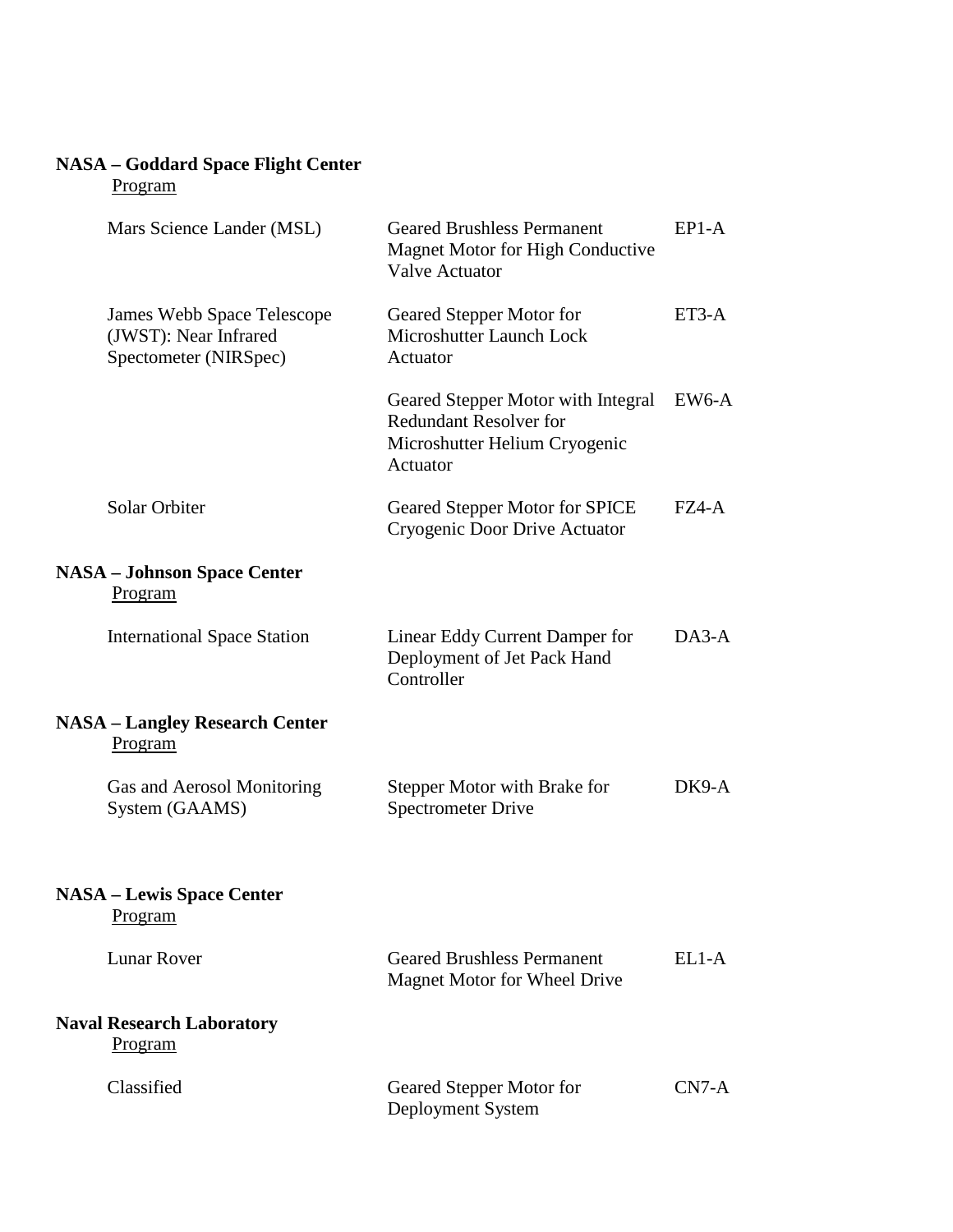| <b>SOLAR-B</b>                                                     | Geared Stepper Motor with Detent<br><b>Brake for Mirror Actuator</b>                                      | DL <sub>4</sub> -A |
|--------------------------------------------------------------------|-----------------------------------------------------------------------------------------------------------|--------------------|
|                                                                    | Geared Stepper Motor with Detent<br><b>Brake and Integral Position</b><br>Feedback for Paddle Wheel Drive | $DL5-A$            |
|                                                                    | <b>Geared Brushless Resolver for</b><br><b>Mirror Position Sensor</b>                                     | $DL6-A$            |
| Spatial Heterodyne Imager for<br>Mesospheric Radicals<br>(SHIMMER) | Geared Stepper Motor Brake for<br><b>Shutter Drive</b>                                                    | DW6-A              |
|                                                                    | Geared Stepper Motor for Door<br>Drive                                                                    | DW7-A              |
| <b>Northrop Grumman Aerospace Systems</b><br>Program               |                                                                                                           |                    |
| EOS Aqua                                                           | Geared Eddy Current Damper for<br>X-Band Antenna Deployment                                               | DH1-A              |
| <b>TTM Program</b>                                                 | Geared Eddy Current Damper for<br>Deployment System                                                       | $EV2-A$            |
|                                                                    | <b>Geared Brushless Permanent</b><br><b>Magnet Motor for Deployment</b><br>System                         | EH8-B              |
| <b>INMARSAT4</b>                                                   | Geared Stepper Motor for Spooler<br>Deployment                                                            | $ES1-A$            |
| P858 (Classified)                                                  | <b>Geared Brushless Permanent</b><br><b>Magnet Motor for ME Actuator</b>                                  | $EX9-A$            |
|                                                                    | <b>Geared Brushless Permanent</b><br><b>Magnet Motor for MD Actuator</b>                                  | $EY1-A$            |
|                                                                    | <b>Geared Brushless Permanent</b><br><b>Magnet Motor for MG Actuator</b>                                  | $EY2-A$            |
| <b>DARPA Fast Access Spacecraft</b><br>Testbed (FAST)              | Geared Stepper Motor for STEM<br>Drive Deployer                                                           | FB3-A              |
| James Webb Space Telescope<br>(JWST)                               | <b>Geared Brushless Motor with</b><br><b>Redundant Field Director for</b>                                 | FB4-A              |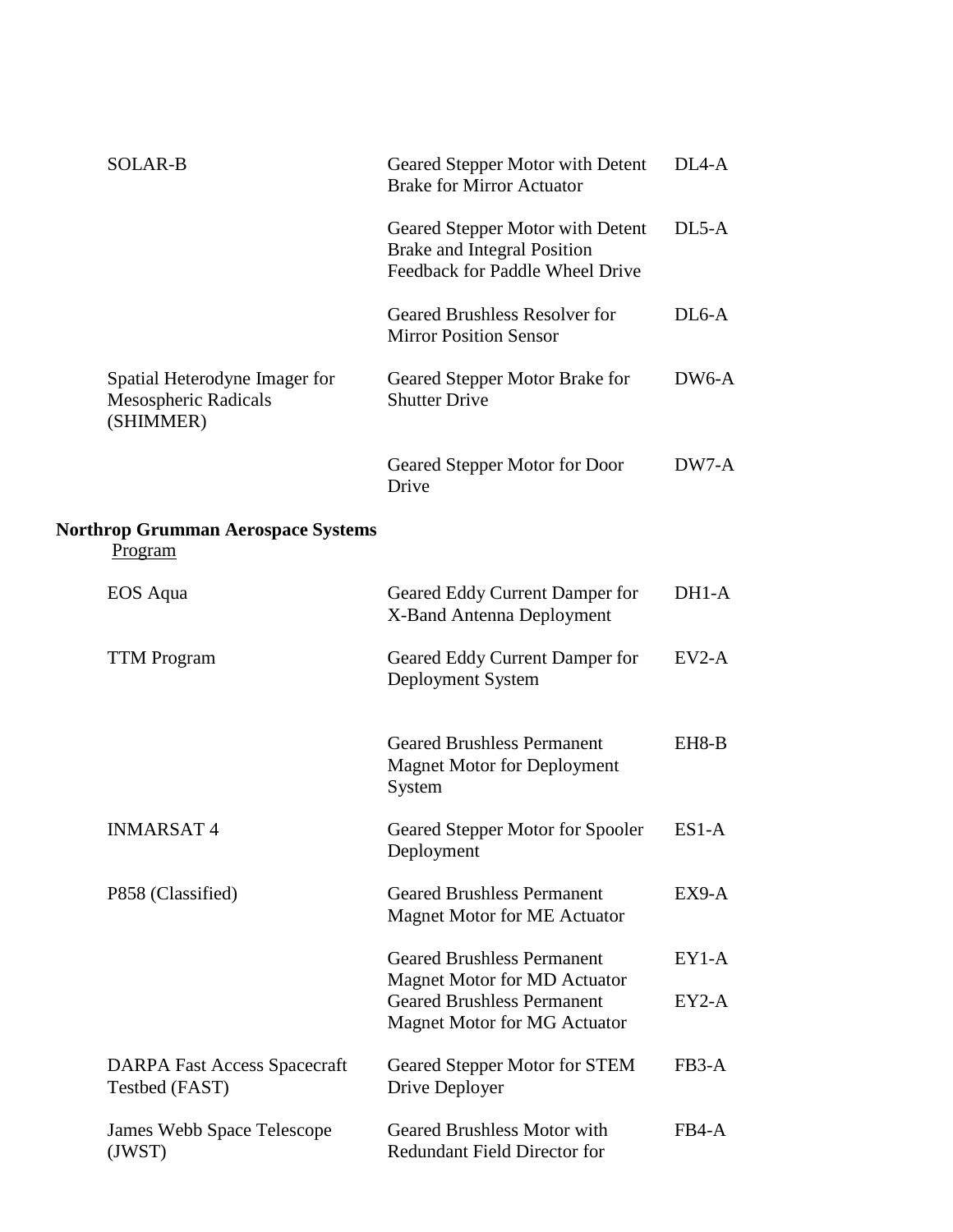|      |                                                                   | <b>PMBA and SMSS Actuators</b>                                                                           |                    |
|------|-------------------------------------------------------------------|----------------------------------------------------------------------------------------------------------|--------------------|
|      |                                                                   | <b>Geared Brushless Motor with</b><br><b>Redundant Field Director for</b><br><b>Sunshield MBA Drive</b>  | FB5-A              |
|      |                                                                   | <b>Geared Brushless Motor with</b><br><b>Redundant Field Director for</b><br><b>Sunshield STSA Drive</b> | FB <sub>6</sub> -A |
|      |                                                                   | <b>Geared Brushless Motor with</b><br><b>Redundant Field Director for</b><br><b>Sunshield MTS Drive</b>  | FB7-A              |
|      | AMP                                                               | Geared Eddy Current Damper for<br>a Classified Application                                               | FF9-A              |
|      | <b>Orbital Sciences Corp.</b>                                     |                                                                                                          |                    |
|      | Program                                                           |                                                                                                          |                    |
|      | Orb View-3                                                        | Geared Stepper Motor with Integral<br><b>Position Feedback for Camera</b><br>Door Actuator               | $DC3-A$            |
|      | <b>Solar Terrestrial Relations</b><br><b>Observatory (STEREO)</b> | Geared Stepper Motor for Door<br>Actuator                                                                | EB <sub>1</sub> -A |
| PMOD |                                                                   |                                                                                                          |                    |
|      | Program                                                           |                                                                                                          |                    |
|      | Precision Monitoring of Solar<br>Variability (PREMOS)             | <b>Stepper Motor for Cover</b><br><b>Mechanism Drive</b>                                                 | EP6-A              |
|      | <b>Raytheon Santa Barbara Remote Sensing</b><br>Program           |                                                                                                          |                    |
|      | <b>Thermal Emissions Imaging</b><br>System (THEMIS)               | Geared Stepper Motor for Shutter<br><b>Control Actuator</b>                                              | DF6-A              |
|      | <b>RUAG Space</b><br><u>Program</u>                               |                                                                                                          |                    |
|      | SAC-C                                                             | Geared Eddy Current Damper for<br><b>Solar Array Deployment</b>                                          | DB4-A              |
|      | Rosetta Spacecraft                                                | Geared Stepper Motor for Antenna<br>Pointing Mechanism                                                   | DE9-A              |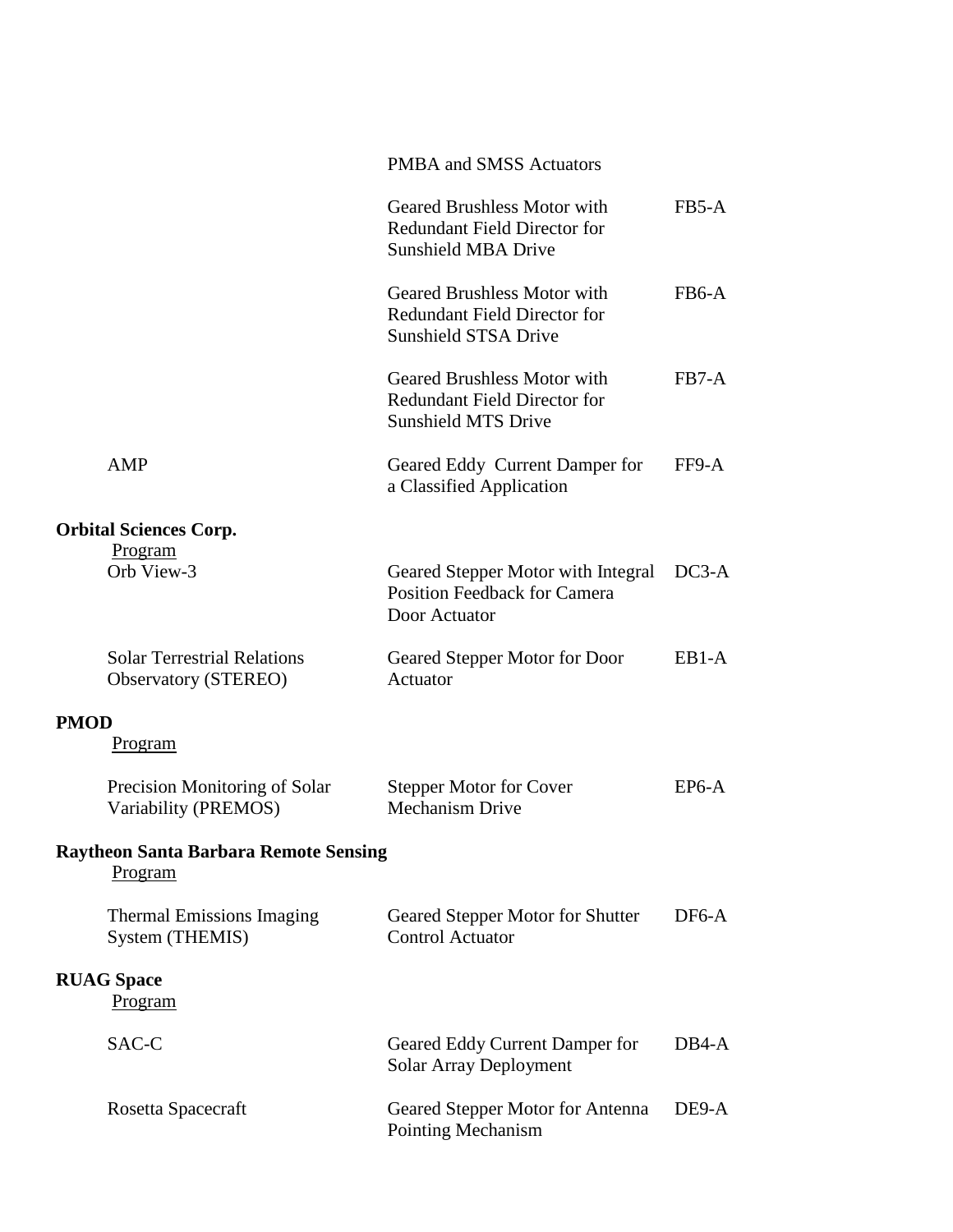| Large Deployable Antenna                                           | Geared Stepper Motor for Antenna<br>Deployment                                                               | DY8-A   |
|--------------------------------------------------------------------|--------------------------------------------------------------------------------------------------------------|---------|
| Solar Variable & Irradiance<br>Monitor (SOVIM)                     | <b>Stepper Motor for Cover</b><br><b>Mechanism Drive</b>                                                     | DN4-A   |
| <b>Short Range Optical Intersatellite</b><br>Link Terminal (SROIL) | <b>Stepper Motor with Detent Brake</b><br>for FOV Drive                                                      | DN8-A   |
| <b>JWST Mid Infra-Red Instrument</b><br>(MIRI)                     | Geared Stepper Motor for<br><b>Contamination Cover Drive</b>                                                 | $EF5-A$ |
| Bepi Columbo                                                       | Geared Stepper Motor for Thrust<br>Pointing Mechanism Actuator                                               | FE1-A   |
| Astro-H                                                            | Geared Stepper Motor for Filter<br><b>Wheel Drive Actuator</b>                                               | $FJ6-A$ |
| <b>Sandia National Laboratories</b><br><u>Program</u>              |                                                                                                              |         |
| Space Shuttle: Mechanisms of<br>Granular Materials (MGM)           | Geared Stepper Motor with Acme<br>Screw for Crusher Motor #1                                                 | CE1-A   |
|                                                                    | Geared Stepper Motor with Acme<br>Screw for Crusher Motor #2                                                 | $CE2-A$ |
|                                                                    | Geared Stepper Motor with Acme<br><b>Screw for Accumulator Motor</b>                                         | $CE3-A$ |
| <b>Selex Galileo</b><br><u>Program</u>                             |                                                                                                              |         |
| <b>COSMO SkyMed</b>                                                | Geared Stepper Motor with Detent<br><b>Brake for Scanning Mirror Lock</b><br>Motor on High Resolution Camera | $DM1-A$ |
| Rosetta Lander                                                     | <b>High Accuracy Brushless Resolver</b><br>For Drill Drive Position Sensor                                   | $DH2-A$ |
| Exomars                                                            | <b>Frameless Detent Brake for Rover</b><br>Drill                                                             | FQ4-A   |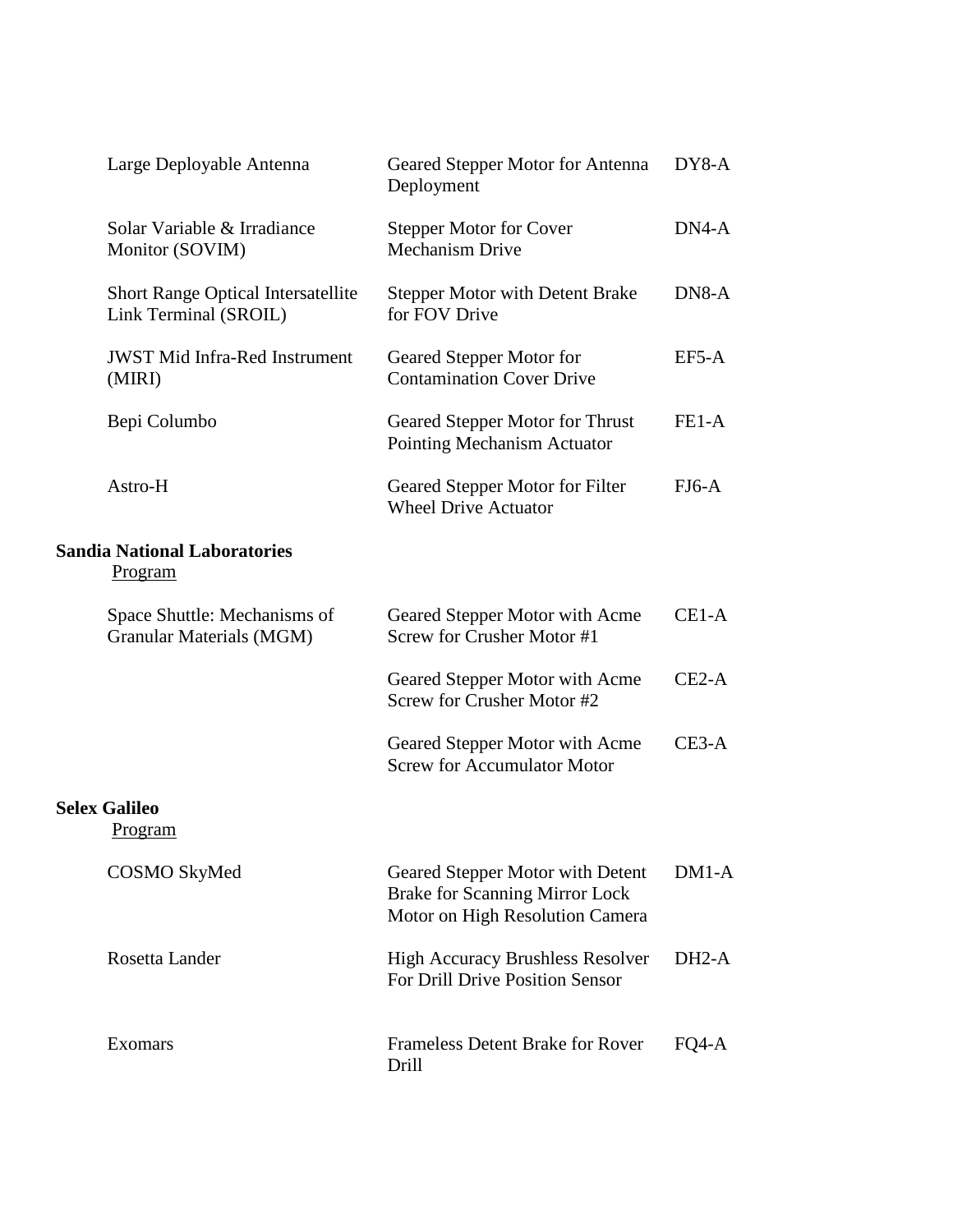## **Sener**

| <b>GAIA Satellite</b>                                         | Geared Stepper Motor for<br><b>Secondary Mirror Mechanism</b><br>Actuator                             | ET5-A   |
|---------------------------------------------------------------|-------------------------------------------------------------------------------------------------------|---------|
| Bepi Columbo                                                  | Geared Stepper Motor for Medium<br>Gain Antenna (Beam) Actuator                                       | FE3-A   |
|                                                               | Geared Stepper Motor for High<br>Gain Antenna Actuator                                                | FE7-A   |
|                                                               | Geared Stepper Motor for Medium<br>Gain Antenna (Boom) Actuator                                       | FE8-A   |
| Exomars                                                       | Geared Tandem Resolver for<br><b>Position Feedback Sensing</b>                                        | $FG2-A$ |
| <b>Solar Orbiter</b>                                          | Geared Stepper Motor for<br>Feedthrough Door Mechanism                                                | $FV6-A$ |
|                                                               | Geared Stepper Motor for Medium<br>and High Gain Antenna Pointing<br>Mechanism                        | $FX7-A$ |
| <b>Space Systems Loral</b><br>Program                         |                                                                                                       |         |
| <b>IPSTAR</b>                                                 | Geared Eddy Current Damper for<br>Solar Array Deployment                                              | $DS6-B$ |
| <b>Stinger Ghaffarian Technologies, Inc. (SGT)</b><br>Program |                                                                                                       |         |
| VIPIR                                                         | Geared Stepper Motor for Tendon<br>Drive Actuator                                                     | FT1-A   |
|                                                               | Geared Stepper Motor for Zoom<br>Lens Drive Actuator                                                  | $FW3-A$ |
| <b>Swales Aerospace</b><br>Program                            |                                                                                                       |         |
| Solar Heliospheric Observatory<br>(SOHO)                      | Geared Stepper Motor for Slit Plate<br>Positioning on UVCS (Ultra Violet<br>Coronagraph Spectrometer) | CF8-A   |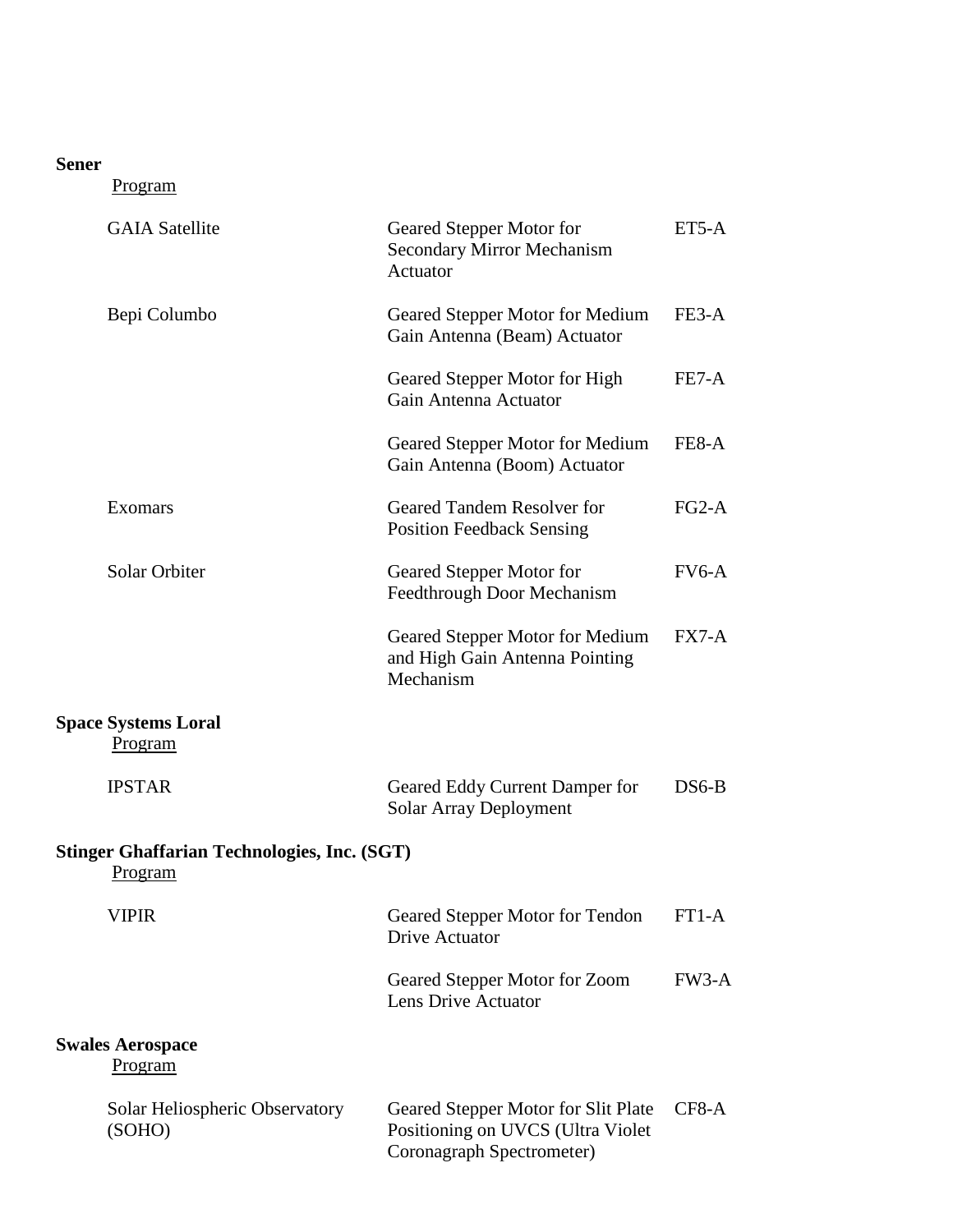|     | Far Ultra-Violet Spectroscopic<br>Explorer (FUSE)                                                      | Geared Stepper Motor for Fine<br>Mirror Adjustment Mechanism                                           | $CK9-B$ |
|-----|--------------------------------------------------------------------------------------------------------|--------------------------------------------------------------------------------------------------------|---------|
|     | <b>Advanced Camera for Surveys</b><br>(ACS)                                                            | <b>Brushless Permanent Magnet</b><br>Motor with Resolver Feedback for<br><b>CDD Shutter Drive</b>      | $CD1-A$ |
|     | Hubble Space Telescope (HST)                                                                           | <b>Geared Brushless Permanent</b><br>Magnet Motor for Power CAT<br>Drive                               | DN6-A   |
|     | <b>ICESat: Geoscience Laser</b><br>Altimiter System (GLAS)                                             | Geared Stepper Motor for<br>Boresight Adjustment Mechanism<br>Drive                                    | $DU2-A$ |
|     | Pupil Imaging Lens (PIL)                                                                               | Geared Stepper Motor for<br><b>Secondary Lens Actuator</b>                                             | EE4-A   |
|     |                                                                                                        | <b>Rotary Switch for Primary Lens</b><br>Actuator                                                      | EE5-A   |
|     | <b>MARS</b> Science Laboratory (MSL)<br>Chemistry & Mineralogy X-Ray<br>Diffraction/X-Ray Fluorescence | Geared Stepper Motor for Sample<br><b>Wheel Actuator</b>                                               | $EP8-A$ |
|     | Instrument (CheMin)                                                                                    | <b>Brushless Resolver for Sample</b><br><b>Wheel Position Sensing</b>                                  | $EQ1-A$ |
|     |                                                                                                        | Geared Stepper Motor with Detent<br>Brake and Ball Screw for Linear<br>Drive                           | EQ3-A   |
| TNO | Program                                                                                                |                                                                                                        |         |
|     | <b>High Vacuum Test</b>                                                                                | <b>Brushless Permanent Magnet</b><br>Motor with Integral Brushless<br>Resolver for Chopper Wheel Drive | $DS2-A$ |
|     | University of Arizona – Lunar & Planetary Laboratory<br>Program                                        |                                                                                                        |         |
|     | Mars Volatiles & Climate<br>Surveyor (MVACS)                                                           | <b>Stepper Motor for Focus Actuator</b>                                                                | $CS2-A$ |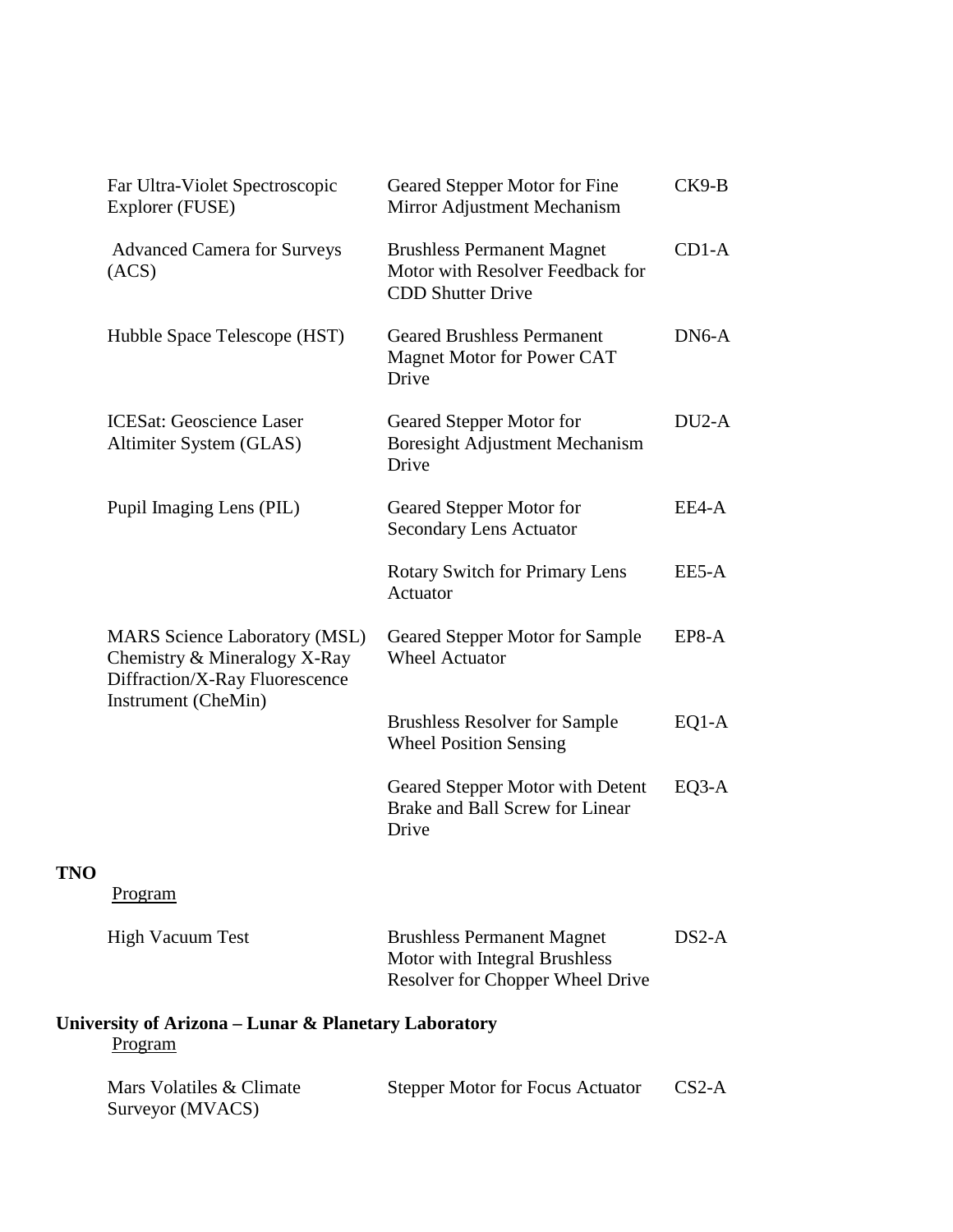|                                                                                                      | <b>Stepper Motor for Cover Drive</b>                                               | $CS3-A$ |
|------------------------------------------------------------------------------------------------------|------------------------------------------------------------------------------------|---------|
|                                                                                                      | Geared Stepper Motor for Filter<br><b>Wheel Drive</b>                              | $CS4-A$ |
| <b>MARS 2002</b>                                                                                     | <b>Stepper Motor for Focus Actuator</b>                                            | $CS2-B$ |
| Phoenix; Stereo Surface Imager<br>(SSI)                                                              | Geared Stepper Motor for Filter<br><b>Wheel Drive</b>                              | $EC6-A$ |
| <b>OSIRIS-REX</b>                                                                                    | Geared Stepper Motor for<br>SamCam, MapCam, and PolyCam<br>(OCAMS) Actuator Suite  | $FW1-A$ |
| <b>University of Colorado</b><br><u>Program</u>                                                      |                                                                                    |         |
| Far Ultra-Violet Spectroscopic<br>Explorer (FUSE)                                                    | Geared Stepper Motor for Focal<br><b>Plane Mirror Drive</b>                        | $CL1-A$ |
|                                                                                                      | Geared Stepper Motor for<br><b>Micrometer Drive</b>                                | $CP6-A$ |
|                                                                                                      | Geared Stepper Motor with Ball<br><b>Screw for Focus Drive</b>                     | $CP7-A$ |
| <b>University of Padova (CISAS)</b><br>Program                                                       |                                                                                    |         |
| Rosetta Orbiter:<br>Optical, Spectroscopic, and<br><b>Infrared Remote Imaging System</b><br>(OSIRIS) | Geared Stepper Motor for Cover<br>Shield Drive on Narrow and Wide<br>Angle Cameras | DH6-A   |
| <b>Utah State University: Space Dynamics Lab</b><br>Program                                          |                                                                                    |         |
| <b>Geostationary Imaging Fourier</b><br><b>Transform Spectrometer (GIFTS)</b>                        | Geared Stepper Motor Brake for<br><b>Aperture Cover</b>                            | $DT2-A$ |
|                                                                                                      | Geared Stepper Motor for Flip In<br>Actuator                                       | DT3-A   |
|                                                                                                      | Geared Stepper Motor with Ball<br><b>Screw for IFC Selector</b>                    | EA1-A   |
|                                                                                                      |                                                                                    |         |